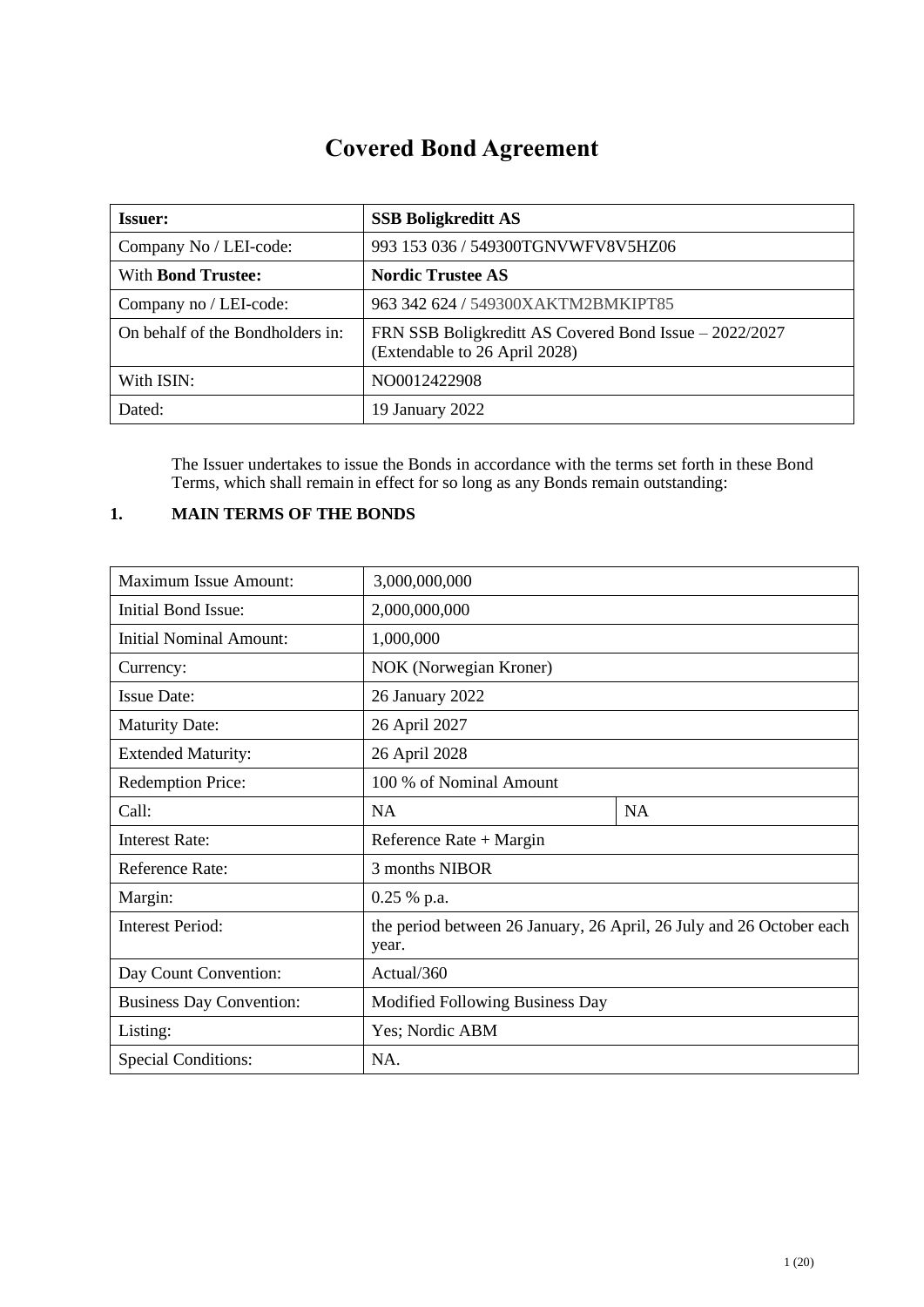# **2. INTERPRETATION**

In these Bond Terms, capitalised terms set out in Claus[e 1](#page-0-0) (*Main terms of the Bonds*) shall have the meaning set out therein, and additionally the following capitalised terms shall have the meaning set out below:

| <b>Additional Bonds:</b>        | Means any debt instruments issued under a Tap Issue, including any<br>Temporary Bonds as defined in Clause 4.1.2 (e).                                                                                                                                                                                                                                                                                                                                                                                                                                                                                                                                                                                                                                                      |
|---------------------------------|----------------------------------------------------------------------------------------------------------------------------------------------------------------------------------------------------------------------------------------------------------------------------------------------------------------------------------------------------------------------------------------------------------------------------------------------------------------------------------------------------------------------------------------------------------------------------------------------------------------------------------------------------------------------------------------------------------------------------------------------------------------------------|
| <b>Bond Terms:</b>              | This agreement including any attachments hereto, and any subsequent<br>amendments and additions agreed between the parties hereto.                                                                                                                                                                                                                                                                                                                                                                                                                                                                                                                                                                                                                                         |
| <b>Bond Trustee:</b>            | The company designated as such in the preamble to these Bond Terms,<br>or any successor, acting for and on behalf of the Bondholders in<br>accordance with these Bond Terms.                                                                                                                                                                                                                                                                                                                                                                                                                                                                                                                                                                                               |
| <b>Bond Trustee Agreement:</b>  | An agreement to be entered into between the Issuer and the Bond<br>Trustee relating among other things to the fees to be paid by the Issuer<br>to the Bond Trustee for its obligations relating to the Bonds unless<br>otherwise agreed in these Bond Terms.                                                                                                                                                                                                                                                                                                                                                                                                                                                                                                               |
| Bondholder:                     | A person who is registered in the CSD as directly registered owner or<br>nominee holder of a Bond, subject however to Clause 6.3<br>(Bondholders' rights).                                                                                                                                                                                                                                                                                                                                                                                                                                                                                                                                                                                                                 |
| Bondholders' Meeting:           | Meeting of Bondholders as set forth in Clause 7 (Bondholders'<br><i>decisions</i> ) of these Bond Terms.                                                                                                                                                                                                                                                                                                                                                                                                                                                                                                                                                                                                                                                                   |
| Bonds:                          | Covered Bonds (obligasjoner med fortrinnsrett) issued on the Issue<br>Date pursuant to this Bond Agreement, including any Additional<br>Bonds, and which are registered in the Securities Register and in the<br>Issuer's Cover Pool Register, each a "Bond".                                                                                                                                                                                                                                                                                                                                                                                                                                                                                                              |
| <b>Business Day:</b>            | Any day on which the CSD settlement system is open and the relevant<br>currency settlement system is open.                                                                                                                                                                                                                                                                                                                                                                                                                                                                                                                                                                                                                                                                 |
| <b>Business Day Convention:</b> | Means that:<br>a) If Modified Following Business Day is specified (FRN), the<br>Interest Period will be extended to include the first following<br>Business Day unless that day falls in the next calendar month, in<br>which case the Interest Period will be shortened to the first<br>preceding Business Day.<br>b) If No Adjustment is specified (Fixed Rate), no adjustment will be<br>made to the Interest Period.                                                                                                                                                                                                                                                                                                                                                   |
| Call:                           | Issuer's early redemption right of Bonds at the date(s) stated, ref.<br>Clause 1 (Main terms of the Bonds), and corresponding price(s) (the<br>"Call Price"), ref. Clause 4.6 (Payments in respect of the Bonds).                                                                                                                                                                                                                                                                                                                                                                                                                                                                                                                                                          |
| Cover Pool:                     | The pool of assets to which:<br>(i)<br>the Bondholders,<br>(ii)<br>any other bonds issued by the Issuer that have been given<br>the same preferential rights in the same cover pool, and<br>counterparties to derivative contracts that have been<br>(iii)<br>given the same preferential rights in the same cover pool,<br>if any, as referred to in Section 11-8 (1) (e) of the<br>Financial Institutions Act,<br>have a preferential right in accordance with the Financial Institutions<br>Act Chapter 11, Sub-chapter II and regulations given pursuant thereto,<br>comprising of assets described in Clause 3.2 and which are registered<br>in the designated Cover Pool Register at any time, subject to changes<br>pursuant to Clause 3.2. of this Bond Agreement. |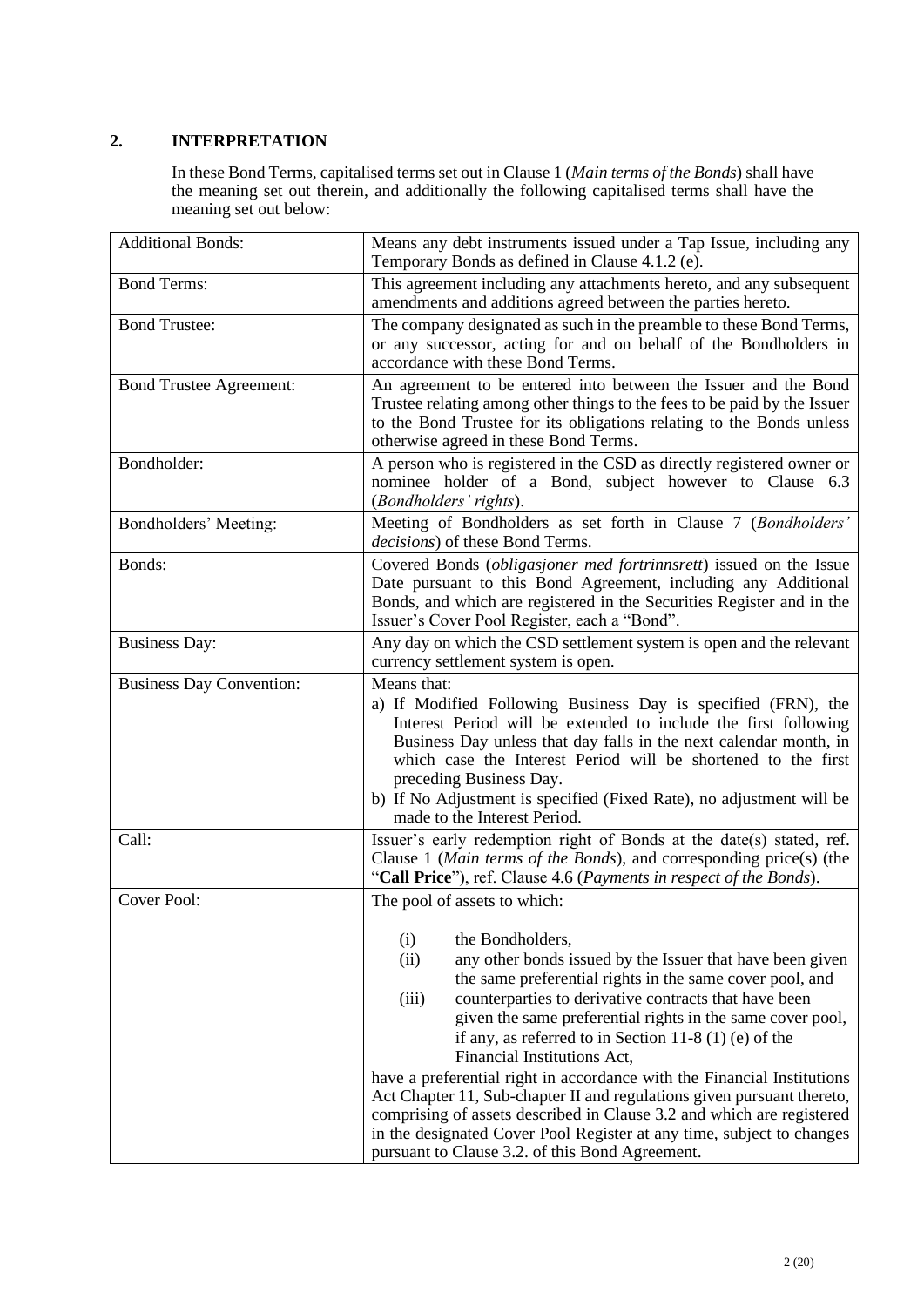| Covered Pool Register:             | The register of:                                                                                                                                                                                                                                                                                                                                                                                                                                                                                                                                                                                                                                                                                                                                                                                                                                                                                                                                                              |
|------------------------------------|-------------------------------------------------------------------------------------------------------------------------------------------------------------------------------------------------------------------------------------------------------------------------------------------------------------------------------------------------------------------------------------------------------------------------------------------------------------------------------------------------------------------------------------------------------------------------------------------------------------------------------------------------------------------------------------------------------------------------------------------------------------------------------------------------------------------------------------------------------------------------------------------------------------------------------------------------------------------------------|
|                                    | (i)<br>the Bonds,<br>(ii)<br>any other bonds issued by the Issuer that have been given<br>the same preferential rights to the Cover Pool,<br>the derivative contracts which have been given the same<br>(iii)<br>preferential rights as the Bonds, and<br>the assets in the Cover Pool,<br>(iv)<br>- to be established and maintained by the Issuer in accordance with the<br>Financial Institutions and regulations given pursuant thereto.                                                                                                                                                                                                                                                                                                                                                                                                                                                                                                                                  |
| CSD:                               | The central securities depository in which the Bonds are registered,<br>being Verdipapirsentralen ASA (VPS).                                                                                                                                                                                                                                                                                                                                                                                                                                                                                                                                                                                                                                                                                                                                                                                                                                                                  |
| Day Count Convention:              | The convention for calculation of payment of interest;<br>a) If Fixed Rate, the interest shall be calculated on the basis of a 360-<br>day year comprised of twelve months of 30 days each and, in case<br>of an incomplete month, the actual number of days elapsed (30/360-<br>days basis), unless:<br>(i) the last day in the relevant Interest Period is the 31st calendar<br>day but the first day of that Interest Period is a day other than<br>the 30th or the 31st day of a month, in which case the month<br>that includes that last day shall not be shortened to a 30-day<br>month; or<br>(ii) the last day of the relevant Interest Period is the last calendar<br>day in February, in which case February shall not be<br>lengthened to a 30-day month.<br>b) If FRN, the interest shall be calculated on the basis of the actual<br>number of days in the Interest Period in respect of which payment<br>is being made divided by 360 (actual/360-days basis). |
| <b>Events of Default:</b>          | See Clause 5 (Events of Default)                                                                                                                                                                                                                                                                                                                                                                                                                                                                                                                                                                                                                                                                                                                                                                                                                                                                                                                                              |
| Exchange:                          | Shall have the meaning ascribed to such term in Clause 1 (Main terms<br>of the Bonds), setting out the exchange or other recognized<br>marketplace for securities, on which the Issuer has, or has applied for,<br>listing of the Bonds.                                                                                                                                                                                                                                                                                                                                                                                                                                                                                                                                                                                                                                                                                                                                      |
| <b>Extended Maturity Date:</b>     | The extended date on which the Bonds fall due, as set out in Clause<br>4.6.1 e) The Extended Maturity Date shall be adjusted pursuant to the<br>Business Day Convention.                                                                                                                                                                                                                                                                                                                                                                                                                                                                                                                                                                                                                                                                                                                                                                                                      |
| <b>Finance Documents:</b>          | Means these Bond Terms, any Bond Trustee Agreement and any other<br>document designated by the Issuer and the Bond Trustee as a Finance<br>Document.                                                                                                                                                                                                                                                                                                                                                                                                                                                                                                                                                                                                                                                                                                                                                                                                                          |
| <b>Financial Institution:</b>      | Entity with authorization according to the Financial Institutions Act.                                                                                                                                                                                                                                                                                                                                                                                                                                                                                                                                                                                                                                                                                                                                                                                                                                                                                                        |
| <b>Financial Institutions Act:</b> | Means the Norwegian act on financial institutions and financial groups<br>of 10. April 2015 no. 17.                                                                                                                                                                                                                                                                                                                                                                                                                                                                                                                                                                                                                                                                                                                                                                                                                                                                           |
| <b>Fixed Rate:</b>                 | Means if the Interest Rate is stated in percentage (%).                                                                                                                                                                                                                                                                                                                                                                                                                                                                                                                                                                                                                                                                                                                                                                                                                                                                                                                       |
| FRN:                               | Means if the Interest Rate is stated as Reference Rate $+$ Margin.                                                                                                                                                                                                                                                                                                                                                                                                                                                                                                                                                                                                                                                                                                                                                                                                                                                                                                            |
| <b>Interest Period:</b>            | Means, subject to adjustment in accordance with the Business Day<br>Convention, the periods set out in Clause 1 (Main terms of the Bonds),<br>provided however that an Interest Period shall not extend beyond the<br>Maturity Date.                                                                                                                                                                                                                                                                                                                                                                                                                                                                                                                                                                                                                                                                                                                                          |
| <b>Interest Rate:</b>              | Rate of interest applicable to the Bonds;<br>a) If Fixed Rate, the Bonds shall bear interest at the percentage (%)<br>set out in Clause 1 (Main terms of the Bonds).<br>b) If FRN, the Bonds shall bear interest at a rate per annum equal to<br>the Reference Rate + Margin as set out in Clause 1 ( <i>Main terms of</i>                                                                                                                                                                                                                                                                                                                                                                                                                                                                                                                                                                                                                                                    |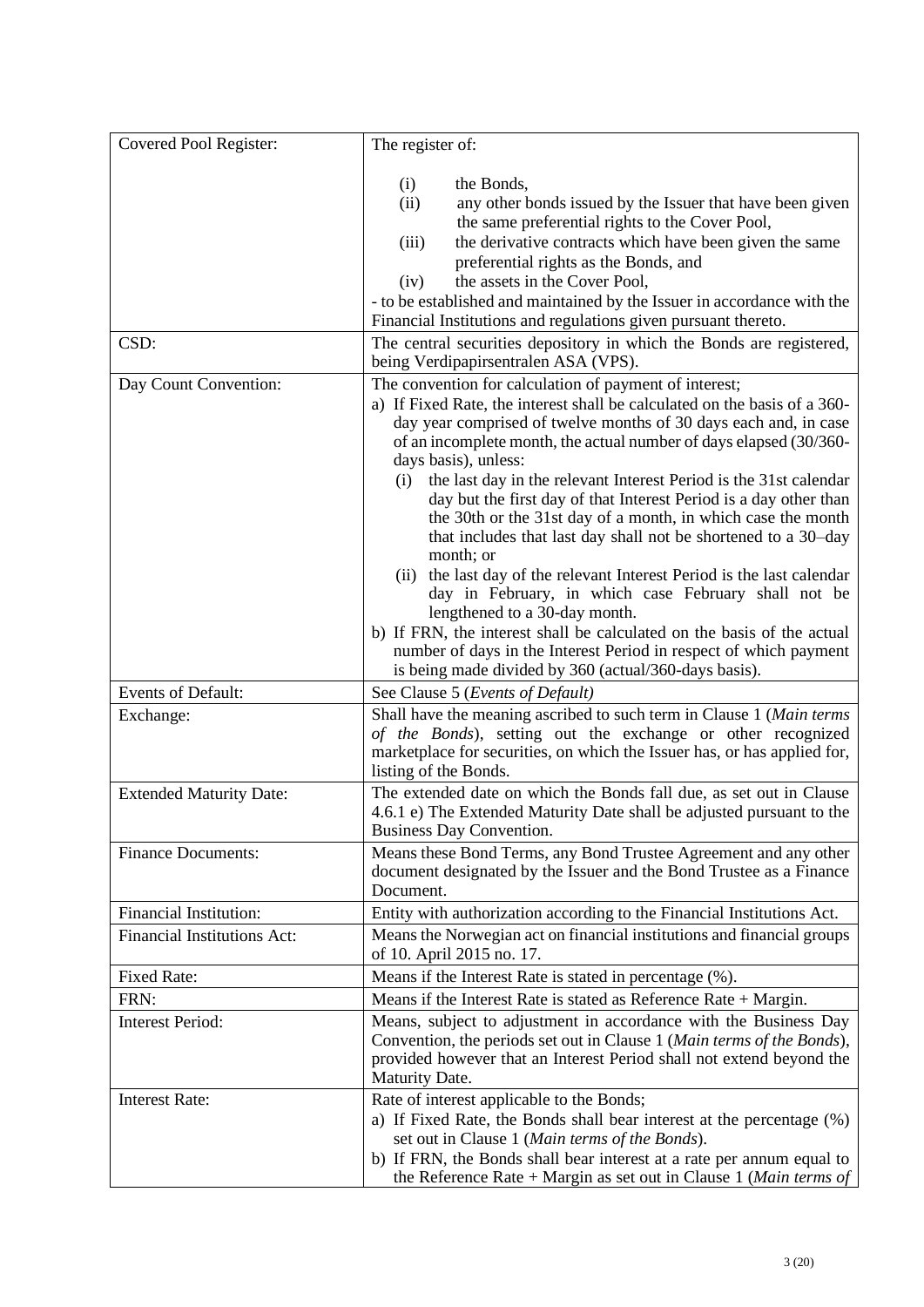|                                 | the Bonds). If the Interest Rate becomes negative, the Interest Rate<br>shall be deemed to be zero.                                                                                                                                                                                                                                                                                                                                                                                                                                                                                                                                                                                                                                                                                                                                                                                                                                                                                                                                    |
|---------------------------------|----------------------------------------------------------------------------------------------------------------------------------------------------------------------------------------------------------------------------------------------------------------------------------------------------------------------------------------------------------------------------------------------------------------------------------------------------------------------------------------------------------------------------------------------------------------------------------------------------------------------------------------------------------------------------------------------------------------------------------------------------------------------------------------------------------------------------------------------------------------------------------------------------------------------------------------------------------------------------------------------------------------------------------------|
| <b>Interest Payment Date:</b>   | Means the last day of each Interest Period.                                                                                                                                                                                                                                                                                                                                                                                                                                                                                                                                                                                                                                                                                                                                                                                                                                                                                                                                                                                            |
| <b>Interest Quotation Date:</b> | Means, in relation to any period for which an Interest Rate is to be<br>determined, the day falling two (2) Business Days before the first day<br>of the relevant Interest Period.                                                                                                                                                                                                                                                                                                                                                                                                                                                                                                                                                                                                                                                                                                                                                                                                                                                     |
| Issue:                          | Any issue of Bonds pursuant to this Bond Terms.                                                                                                                                                                                                                                                                                                                                                                                                                                                                                                                                                                                                                                                                                                                                                                                                                                                                                                                                                                                        |
| Issuer:                         | The company designated as such in the preamble to these Bond Terms.                                                                                                                                                                                                                                                                                                                                                                                                                                                                                                                                                                                                                                                                                                                                                                                                                                                                                                                                                                    |
| Issuer's Bonds:                 | Bonds owned by the Issuer, any party who has decisive influence over<br>the Issuer, or any party over whom the Issuer has decisive influence.                                                                                                                                                                                                                                                                                                                                                                                                                                                                                                                                                                                                                                                                                                                                                                                                                                                                                          |
| LEI-code:                       | Legal Entity Identifier, a unique 20-character code that identifies legal<br>entities that engage in financial transactions.                                                                                                                                                                                                                                                                                                                                                                                                                                                                                                                                                                                                                                                                                                                                                                                                                                                                                                           |
| Listing:                        | Indicates listing of the Bonds. If YES is specified, the Issuer shall<br>submit an application in order to have the Bonds listed on the<br>Exchange. If NO is specified, no obligation for listing applies, but the<br>Issuer may, at its own discretion, apply for listing.                                                                                                                                                                                                                                                                                                                                                                                                                                                                                                                                                                                                                                                                                                                                                           |
| Margin:                         | Means, if FRN, the margin of the Interest Rate. The provisions<br>regarding Margin do not apply for Fixed Rate.                                                                                                                                                                                                                                                                                                                                                                                                                                                                                                                                                                                                                                                                                                                                                                                                                                                                                                                        |
| <b>Maturity Date:</b>           | Means the date set out in Clause 1 (Main terms of the Bonds), adjusted<br>according to the Business Day Convention.                                                                                                                                                                                                                                                                                                                                                                                                                                                                                                                                                                                                                                                                                                                                                                                                                                                                                                                    |
| NA:                             | Means that the provision to which NA is designated is not applicable<br>to these Bond Terms.                                                                                                                                                                                                                                                                                                                                                                                                                                                                                                                                                                                                                                                                                                                                                                                                                                                                                                                                           |
| NIBOR:                          | Means, for FRN, the Norwegian Interbank Offered Rate, being<br>the interest rate fixed for a period comparable to the relevant<br>a)<br>Interest Period published by Global Rate Set Systems (GRSS) at<br>approximately 12.00 (Oslo time) on the Interest Quotation Day; or<br>b) if paragraph a) above is not available for the relevant Interest<br>Period;<br>the linear interpolation between the two closest relevant<br>(i)<br>interest periods, and with the same number of decimals,<br>quoted under paragraph a) above; or<br>(ii) a rate for deposits in the relevant currency for the relevant<br>Interest Period as supplied; or<br>if the interest rate under paragraph a) is no longer available, the<br>interest rate will be set by the Bond Trustee in consultation with the<br>Issuer to:<br>(i)<br>any relevant replacement reference rate generally accepted in<br>the market; or<br>(ii) such interest rate that best reflects the interest rate for deposits<br>in NOK offered for the relevant Interest Period. |
| Nominal Amount:                 | Means the nominal value of each Bond at any time, and the Initial<br>Nominal Amount means the nominal value of each Bond on the Issue<br>Date. The Nominal Amount may be amended pursuant to Clause 8.2<br>(j).                                                                                                                                                                                                                                                                                                                                                                                                                                                                                                                                                                                                                                                                                                                                                                                                                        |
| <b>Outstanding Bonds:</b>       | Means any Bonds not redeemed or otherwise discharged.                                                                                                                                                                                                                                                                                                                                                                                                                                                                                                                                                                                                                                                                                                                                                                                                                                                                                                                                                                                  |
| Paying Agent:                   | The legal entity appointed by the Issuer to act as its paying agent with<br>respect to the Bonds in the CSD.                                                                                                                                                                                                                                                                                                                                                                                                                                                                                                                                                                                                                                                                                                                                                                                                                                                                                                                           |
| <b>Payment Date:</b>            | Means any Interest Payment Date or any Repayment Date.                                                                                                                                                                                                                                                                                                                                                                                                                                                                                                                                                                                                                                                                                                                                                                                                                                                                                                                                                                                 |
| <b>Relevant Record Date:</b>    | Means the date on which a Bondholder's ownership of Bonds shall be<br>recorded in the CSD as follows:                                                                                                                                                                                                                                                                                                                                                                                                                                                                                                                                                                                                                                                                                                                                                                                                                                                                                                                                  |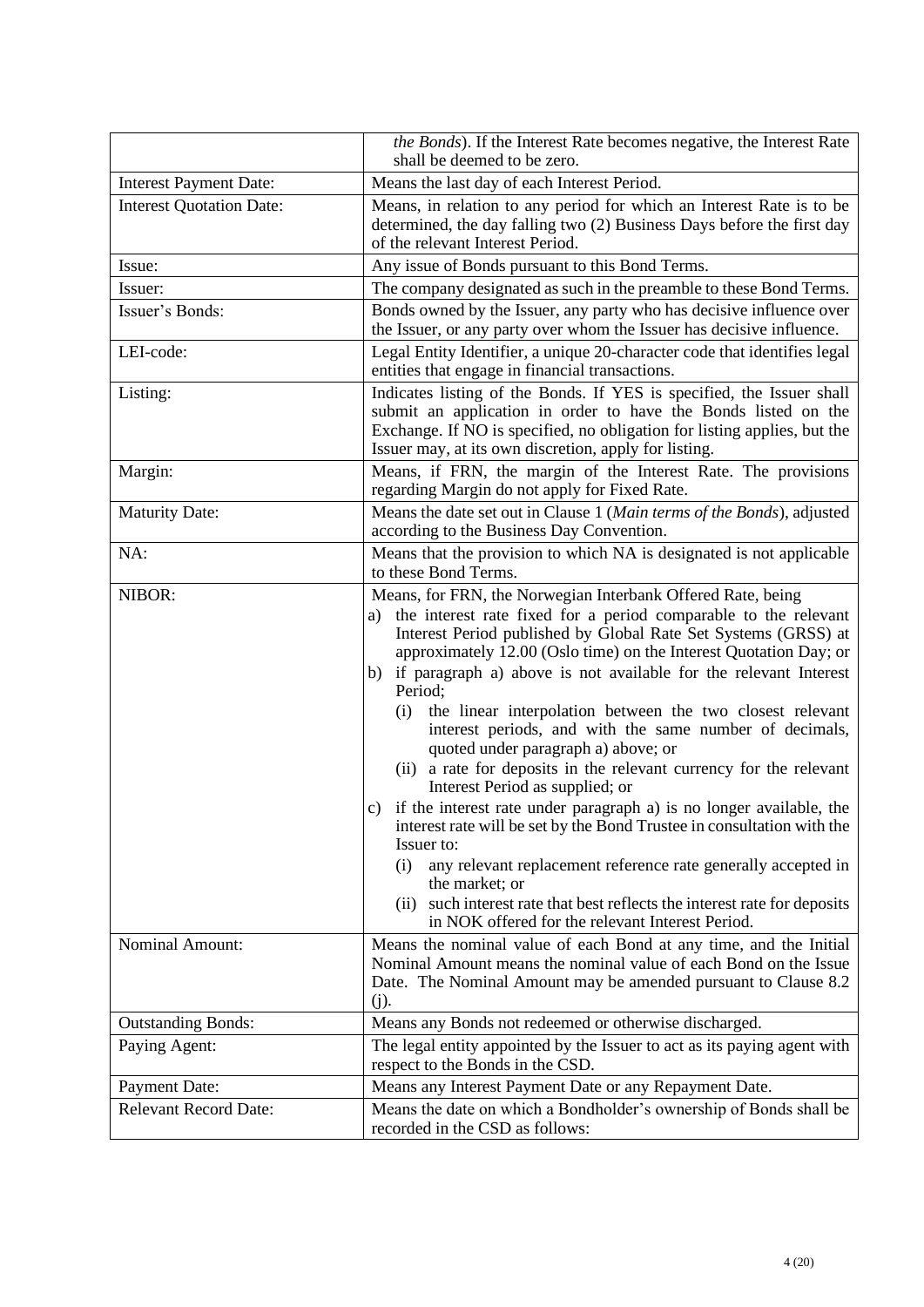|                            | a) in relation to payments pursuant to these Bond Terms, the date<br>designated as the Relevant Record Date in accordance with the<br>rules of the CSD from time to time;<br>b) for the purpose of casting a vote with regard to Clause 7<br>(Bondholders' Decisions), the date falling on the immediate<br>preceding Business Day to the date of that Bondholders' decision<br>being made, or another date as accepted by the Bond Trustee. |
|----------------------------|----------------------------------------------------------------------------------------------------------------------------------------------------------------------------------------------------------------------------------------------------------------------------------------------------------------------------------------------------------------------------------------------------------------------------------------------|
| <b>Repayment Date:</b>     | Means any date for payment of instalments, payment of any Call or the<br>Maturity Date, or any other days of repayments of Bonds.                                                                                                                                                                                                                                                                                                            |
| Summons:                   | Means the call for a Bondholders' Meeting or a Written Resolution as<br>the case may be.                                                                                                                                                                                                                                                                                                                                                     |
| Tap Issue:                 | Shall have the meaning ascribed to such term in Clause 4.1.2 (Tap<br>Issues). If NA is specified in respect of Maximum Issue Amount in<br>Clause 1 (Main terms of the Bonds), no Tap Issues may be made under<br>these Bond Terms. Otherwise, Tap Issues shall be allowed on the terms<br>set out in Clause 4.1.2 (Tap Issues).                                                                                                              |
| <b>Voting Bonds:</b>       | Outstanding Bonds less the Issuer's Bonds.                                                                                                                                                                                                                                                                                                                                                                                                   |
| <b>Written Resolution:</b> | Means a written (or electronic) solution for a decision making among<br>the Bondholders, as set out in Clause 7.5 ( <i>Written Resolutions</i> ).                                                                                                                                                                                                                                                                                            |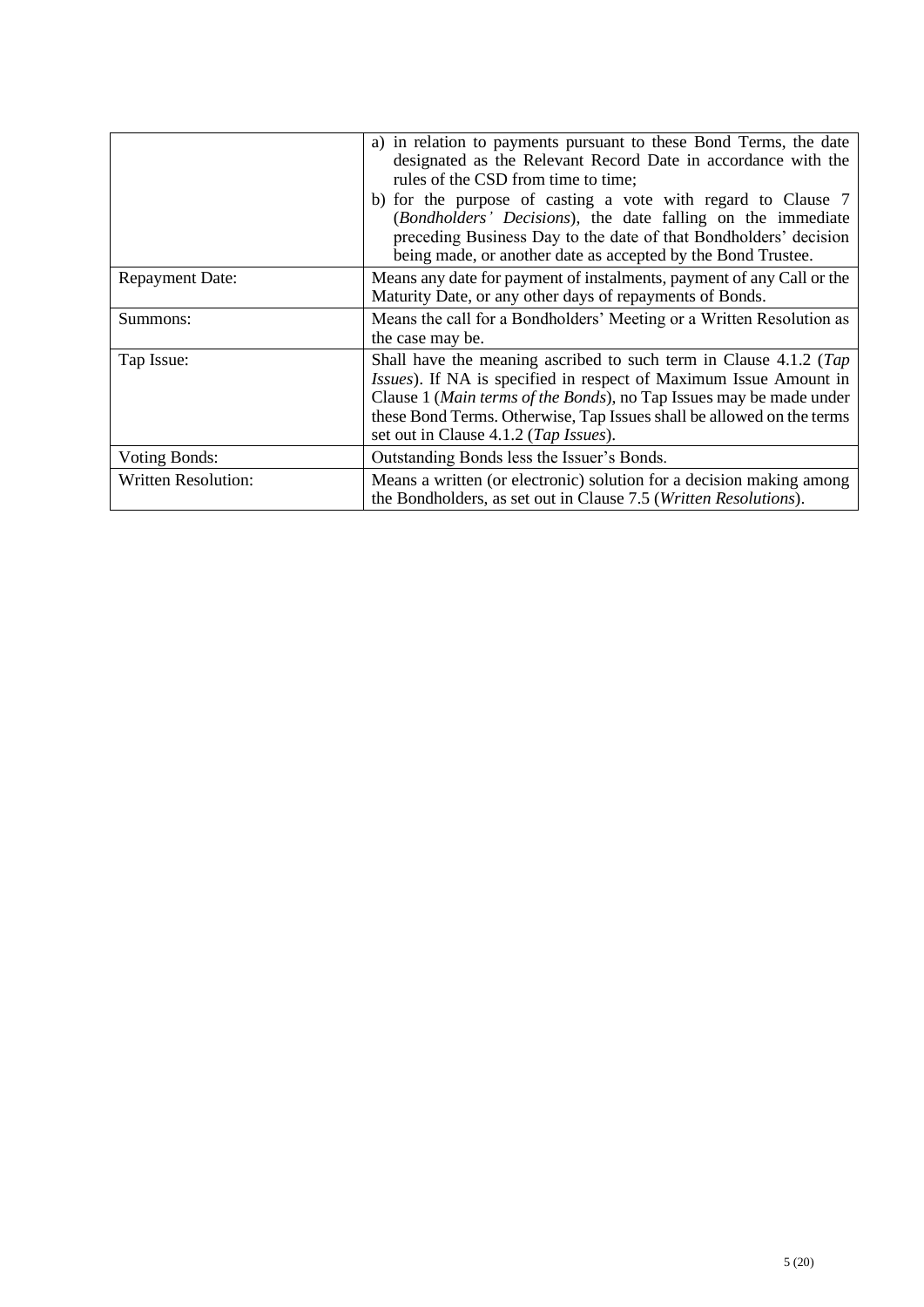## **3. SPECIAL TERMS OF THE BONDS**

## **3.1 Use of proceeds**

The Issuer will use the net proceeds from the issuance of the Bonds for its general corporate purposes.

## **3.2 Status**

The Bonds are unsubordinated obligations issued as covered bonds (obligasjoner med fortrinnsrett) in accordance with Chapter 11, Sub-chapter II and appurtenant regulations of the Financial Institutions Act and rank *pari passu* among (i) themselves, (ii) any other bonds issued by the Issuer that have been given the same preferential rights to the Cover Pool and (iii) any obligations of the Issuer to counterparties under derivative contracts, if any, as referred to in Section 11-8 (1) (e) of the Financial Institutions Act that have been provided the same preferred rights to settlement against the Cover Pool.

To the extent that claims in relation to the Bonds, other covered bonds and relating derivative agreements (both as registered in the Cover Pool Register) are not met out of the Cover Pool, the residual claims will rank *pari passu* with the unsecured and unsubordinated obligations of the Issuer, save for those preferred by law.

## **3.3 Security**

The Bonds are unsecured. In accordance with the Financial Institutions Act, the Bonds, together with any other assets as set out in Clause 3.2 (*Status)* which are registered in the Cover Pool Register at any time, shall in the event of bankruptcy, negotiation of debt under the Bankruptcy Act, winding up of the Issuer or public administration of the Issuer, have an exclusive, equal and proportional preferential claim over the Cover Pool.

## **3.4 Special Conditions**

NA

# **4. GENERAL TERMS OF THE BONDS**

## <span id="page-5-0"></span>**4.1 Conditions precedent**

## **4.1.1 Conditions precedent to the Issue Date**

- (a) The Bond Trustee shall have received the following documentation, no later than two (2) Business Days prior to the Issue Date:
	- (i) these Bond Terms duly signed,
	- (ii) the Issuer's corporate resolution to issue the Bonds,
	- (iii) confirmation that the relevant individuals are authorised to sign on behalf of the Issuer these Bond Terms and other relevant documents in relation hereto, (Company Certificate, Power of Authority etc.),
	- (iv) the Issuer's Articles of Association,
	- (v) confirmation that the requirements set forth in Chapter 7 of the Norwegian Securities Trading Act (prospectus requirements) are fulfilled,
	- (vi) to the extent necessary, any public authorisations required for the issue of the Bonds,
	- (vii) confirmation that the Bonds have been registered in the CSD,
	- (viii) the Bond Trustee Agreement duly signed (to the extent applicable),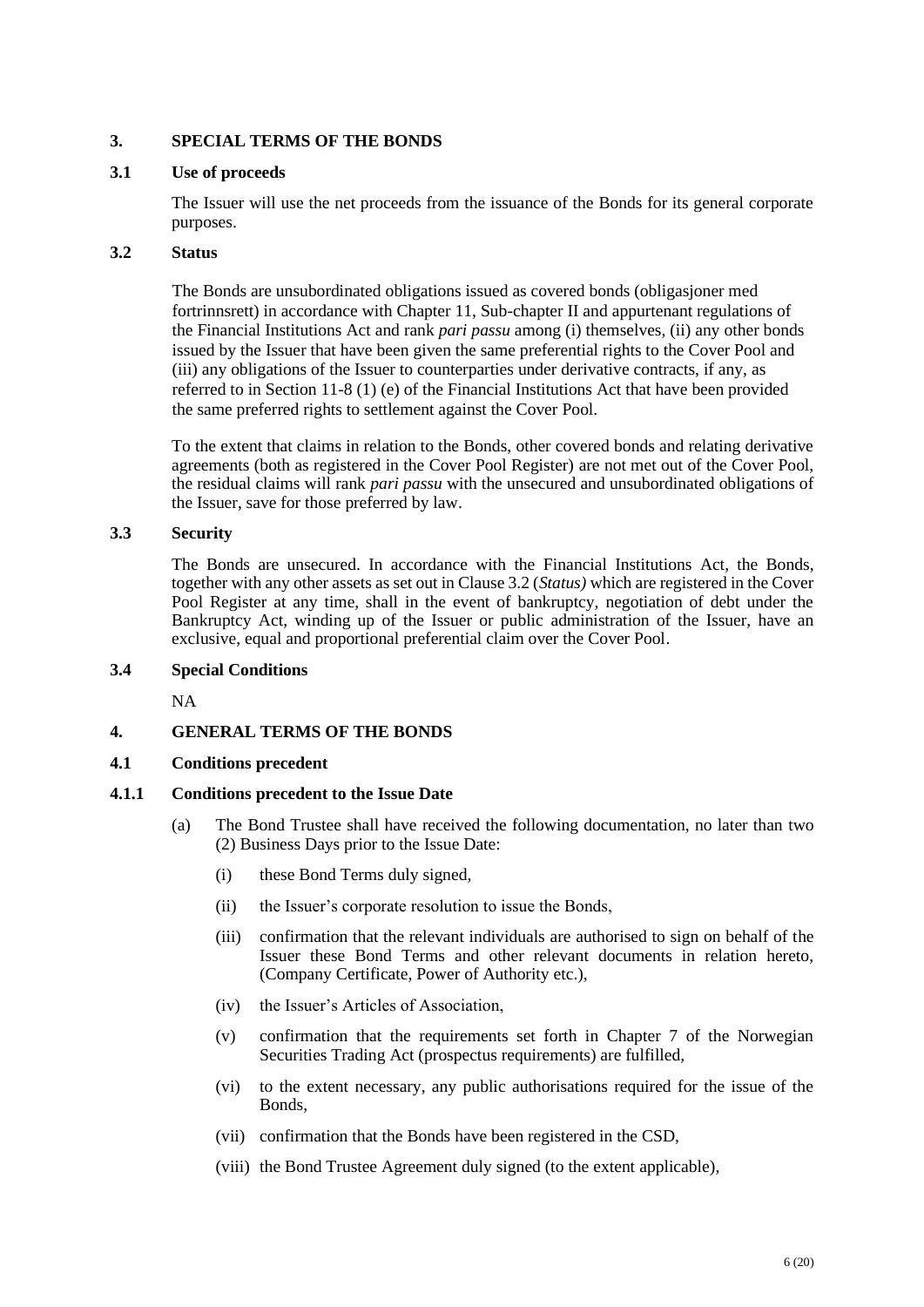- (ix) confirmation according to Clause [4.1.3\(e\)](#page-7-0) (*Confirmation*) if applicable,
- (x) any other relevant documentation presented in relation to the issue of the Bonds, and
- (xi) any statements (including legal opinions) required by the Bond Trustee regarding documentation in this Clause [4.1](#page-5-0) (*Conditions precedent*).
- (b) The Bond Trustee may, in its reasonable opinion, waive the deadline or requirements for the documentation as set forth in this Clause [4.1](#page-5-0) (*Conditions precedent*).
- (c) The Issuance of the Bonds is subject to the Bond Trustee's written notice to the Issuer, the manager of the issuance of the Bonds and the Paying Agent that the documents have been controlled and that the required conditions precedent are fulfilled.

#### <span id="page-6-0"></span>**4.1.2 Tap Issues**

- (a) If Maximum Issue Amount is applicable (ref Clause 1 (*Main terms of the Bonds*)), the Issuer may subsequently issue Additional Bonds on one (1) or more occasions (each a "**Tap Issue**") until the Nominal Amount of all Additional Bonds plus the Initial Bond Issue equals in aggregate the Maximum Issue Amount, provided that:
	- (i) the Tap Issue is made no later than five (5) Business Days prior to the Maturity Date, and that
	- (ii) all conditions set forth in Clause [4.1](#page-5-0) (*Conditions precedent*) are still valid to the extent applicable, or that necessary valid documentation is provided.
- (b) Each Tap Issue requires written confirmation from the Bond Trustee, unless (i) the Issuer is a Financial Institution and (ii) the Bonds constitute (senior) unsecured indebtedness of the Issuer (i.e. not subordinated).
- (c) The Issuer may, upon written confirmation from the Bond Trustee, increase the Maximum Issue Amount. The Bondholders and the Exchange shall be notified of any increase in the Maximum Issue Amount.
- (d) Interest will accrue on the Nominal Amount of any Additional Bond as set out in Clause [4.6.2](#page-8-1) (*Interest Rate calculation and fixing*).
- (e) If the Bonds are listed on an Exchange and there is a requirement for a new prospectus is in order for the Additional Bonds to be listed together with the Bonds, the Additional Bonds may be issued under a separate ISIN ("**Temporary Bonds**"). Upon the approval of the prospectus, the Issuer shall (i) notify the Bond Trustee, the Exchange and the Paying Agent and (ii) ensure that the Temporary Bonds are converted into the ISIN for the Bonds. These Bond Terms govern such Temporary Bonds.

#### <span id="page-6-1"></span>**4.1.3 Representations and warranties**

- *(a) General:* The Issuer makes the representations and warranties set out in this Claus[e 4.1.3](#page-6-1) (*Representations and warranties*) to the Bond Trustee (on behalf of the Bondholders) at the following times and with reference to the facts and circumstances then existing:
	- (i) at the Issue Date; and
	- (ii) at the date of issuance of any Additional Bonds:
- *(b) Information:* All information which has been presented to the Bond Trustee or the Bondholders in relation to the Bonds is, to the best knowledge of the Issuer, having taken all reasonable measures to ensure the same:
	- (i) true and accurate in all material respects as at the date the relevant information is expressed to be given; and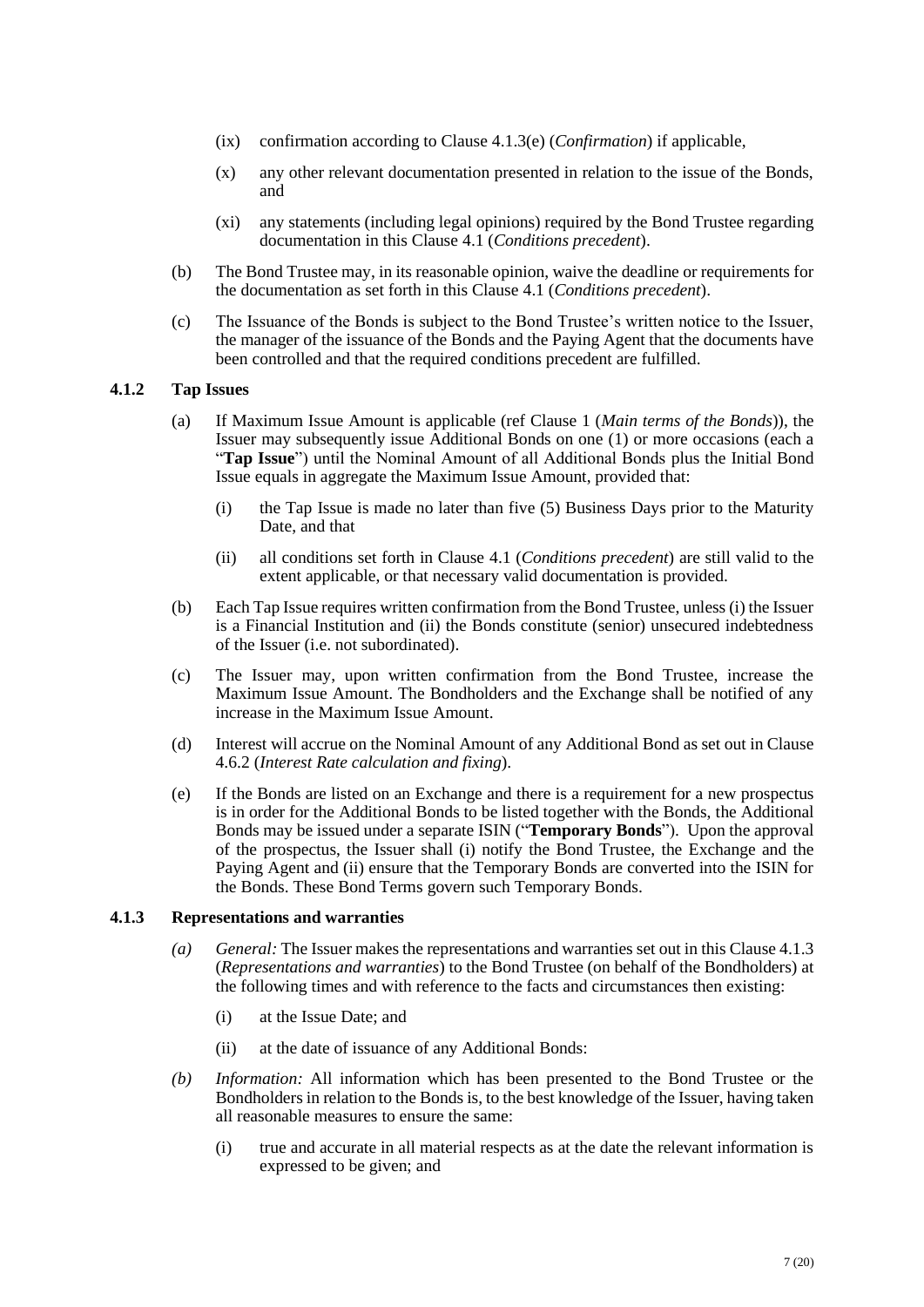- (ii) does not omit any material information likely to affect the accuracy of the information as regards the evaluation of the Bonds in any material respects unless subsequently disclosed to the Bond Trustee in writing or otherwise made publicly known.
- *(c) Requirements*
	- (i) The Issuer has made a valid resolution to issue the Bonds and the provisions of the Finance Documents do not contravene any of the Issuer's other obligations.
	- (ii) All public requirements have been fulfilled (i.e. pursuant to chapter 7 of the Norwegian Securities Trading Act), and any required public authorisation has been obtained.
- *(d) No Event of Default:* No Event of Default exists or is likely to result from the issuance of the Bonds or the entry into, the performance of, or any transaction contemplated by, these Bond Terms or the other Finance Documents.
- <span id="page-7-0"></span>*(e) Confirmation:* The Bond Trustee may require a statement from the Issuer confirming the Issuer's compliance with this Clause [4.1.3](#page-6-1) (*Representations and warranties*) at the times set out above.

## <span id="page-7-1"></span>**4.2 General covenants**

The Issuer undertakes not to (either in one action or as several actions, voluntarily or involuntarily):

- (a) sell or otherwise dispose of all or parts of its assets or business,
- (b) change the nature of its business, or
- (c) merge, demerge or in any other way restructure its business,

if, for each of paragraph (a) to (c) above, such action will materially and adversely affect the Issuer's ability to fulfil its obligations under these Bond Terms.

## <span id="page-7-2"></span>**4.3 Information covenants**

The Issuer undertakes to:

- (a) inform the Bond Trustee of any other event which may have a material effect on the Issuer's ability to fulfil its obligations pursuant to these Bond Terms,
- (b) inform the Bond Trustee if the Issuer intends to sell or dispose of all or a substantial part of its assets or operations or change the nature of its business,
- (c) upon request, provide the Bond Trustee with its annual and interim reports and any other information reasonably required by the Bond Trustee,
- (d) upon request report to the Bond Trustee the balance of Issuer's Bonds,
- (e) provide a copy to the Bond Trustee of any notice to its creditors to be made according to applicable laws and regulations,
- (f) send a copy to the Bond Trustee of notices to the Exchange which have relevance to the Issuer's liabilities pursuant to these Bond Terms,
- (g) inform the Bond Trustee of changes in the registration of the Bonds in the CSD,
- (h) annually in connection with the release of its annual report, and upon request, confirm to the Bond Trustee compliance with any covenants set forth in these Bond Terms.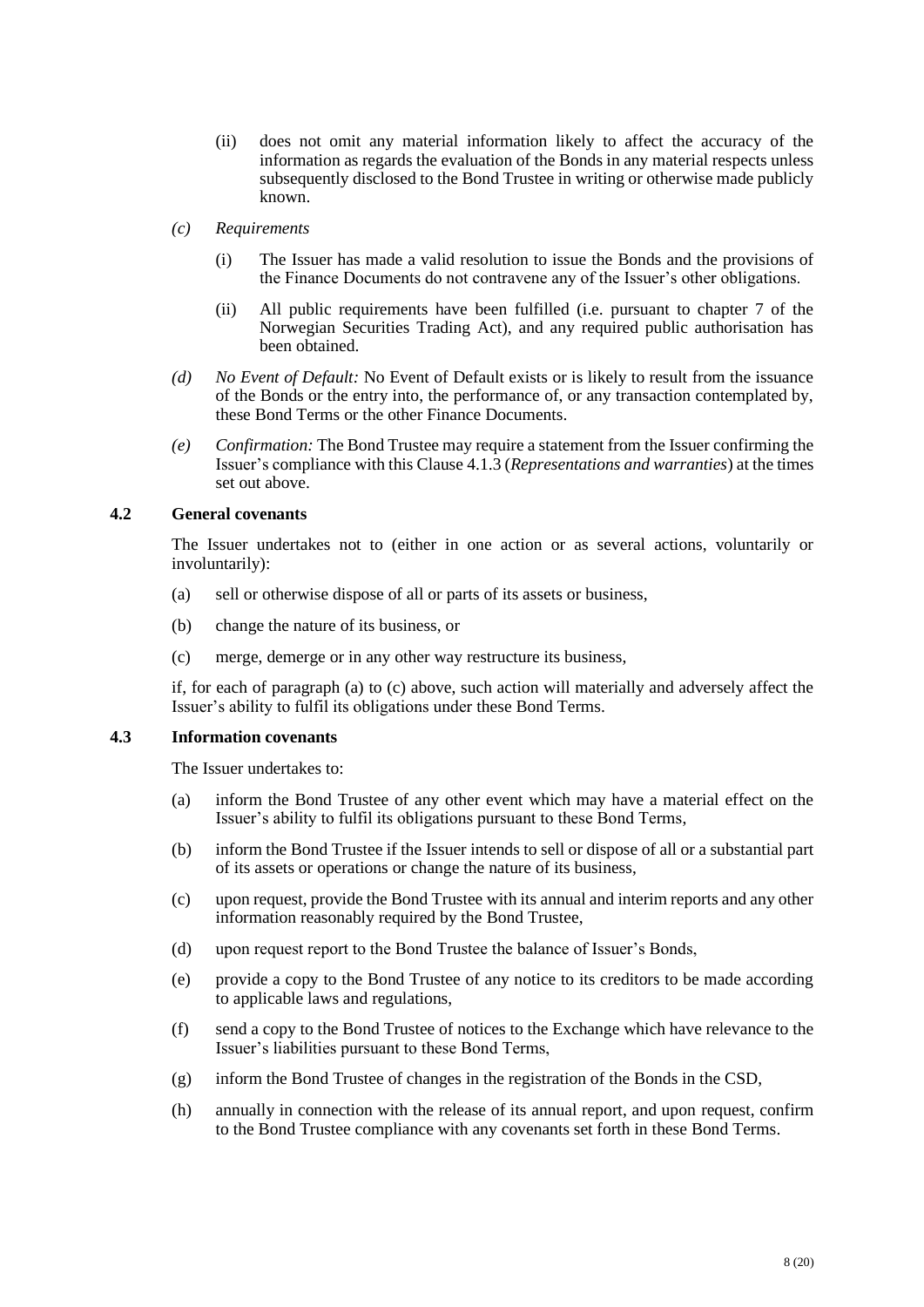## **4.4 Registration of Bonds**

The Issuer shall continuously ensure the correct registration of the Bonds in the CSD and in the Cover Pool.

## **4.5 Listing and prospectus**

- (a) In the event that the Bonds are listed on the Exchange, matters concerning the listing requiring the approval of the Bondholders shall be resolved pursuant to the terms of these Bond Terms.
- (b) In the event that the Bonds are listed on the Exchange, the Issuer shall submit the documents and the information necessary to maintain the listing.
- (c) The Issuer shall ensure that these Bond Terms shall be incorporated in any prospectus and other subscription or information materials related to the Bonds.

## <span id="page-8-0"></span>**4.6 Payments in respect of the Bonds**

## <span id="page-8-2"></span>**4.6.1 Covenant to pay**

- (a) On each Interest Payment Date the Issuer shall in arrears pay the accrued Interest Rate amount to the Bondholders.
- (b) On the Repayment Date the Issuer shall pay in respect of each Bond the Nominal Amount at a price equal to the Redemption Price to the Bondholders.
- (c) If a Payment Date falls on a day on which is not a Business Day, the payment shall be made on the first following Business Day.
- (d) The Issuer undertakes to pay to the Bond Trustee any other amount payable pursuant to the Finance Documents at its Payment Date.
- (e) If the amount due is not paid in full on the Maturity Date, payment of the unpaid amount will be automatically deferred until the Extended Maturity Date, provided that any amount representing the amount due and remaining unpaid on the Maturity Date may be paid by the Issuer on any Interest Payment Date occurring thereafter up to (and including) the relevant Extended Maturity Date.
- (f) If exercising a Call, the Issuer shall at the Repayment Date pay to the Bondholders the Nominal Amount of the Bonds at a price equal to the relevant Call Price.
- (g) Amounts payable to the Bondholders by the Issuer shall be available to the Bondholders on the date the amount is due pursuant to these Bond Terms and will be made to the Bondholders registered as such in the CSD at the Relevant Record Date for the actual payment.
- (h) In the event that the Issuer has not fulfilled its payment obligations pursuant to these Bond Terms interest shall accrue at the Interest Rate plus 3 percentage points per annum.
- (i) Default interest shall be added to any amount due but unpaid on each Interest Payment Date and accrue interest together with such amount (compound interest).

## <span id="page-8-1"></span>**4.6.2 Interest Rate calculation and fixing**

- (a) The Outstanding Bonds will accrue interest at the Interest Rate on the aggregate Nominal Amount for each Interest Period, commencing on and including the first date of the Interest Period (or the Issue Date, for the first Interest Period), and ending on but excluding the last date of the Interest Period.
- (b) The Interest Rate shall be calculated based on the Day Count Convention.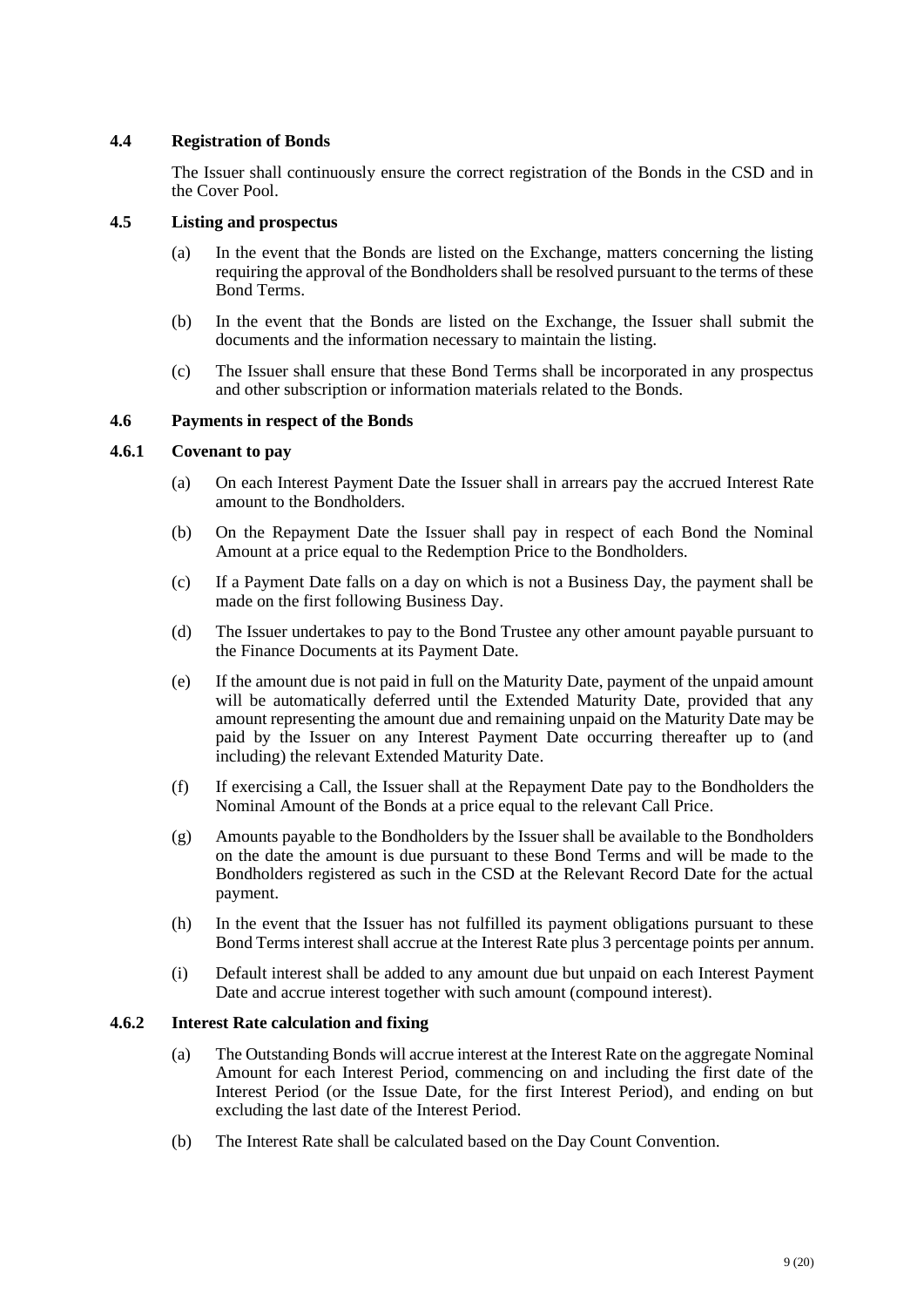- (c) If FRN, the Interest Rate shall be adjusted by the Bond Trustee on each Interest Quotation Date during the term of the Bonds. The Bondholders, the Issuer, the Paying Agent and the Exchange (to the extent applicable) shall be notified of the new Interest Rate applicable for the next Interest Period.
- (d) Interest will accrue on the Nominal Amount of any Additional Bond for each Interest Period starting with the Interest Period commencing on the Interest Payment Date immediately prior to the issuance of the Additional Bonds (or the Issue Date, for the first Interest Period).

## **4.6.3 Exercise of Call**

- (a) Exercise of Call shall be notified by the Issuer to the Bond Trustee at least ten (10) Business Days prior to the relevant Repayment Date.
- (b) Partial exercise of Call shall be carried out pro rata between the Bonds (according to the procedures in the CSD).

## **4.6.4 Partial payments**

- (a) If a payment relevant to the Bonds is insufficient to discharge all amounts then due and payable under the Finance Documents (a "**Partial Payment**"), such Partial Payment shall, in respect of the Issuer's debt under the Finance Documents be considered made for discharge of the debt of the Issuer in the following order of priority:
	- (i) firstly, towards any outstanding fees, liabilities and expenses of the Bond Trustee and any Security Agent,
	- (ii) secondly, towards accrued interest due but unpaid; and
	- (iii) thirdly, towards any outstanding amounts due but unpaid under the Finance Documents.
	- (iv) Notwithstanding paragraph (a) above, any Partial Payment which is distributed to the Bondholders, shall, after the above mentioned deduction of outstanding fees, liabilities and expenses, be applied (i) firstly towards any principal amount due but unpaid and (ii) secondly towards accrued interest due but unpaid, if this is a result of a resolution according to Clause 7 (*Bondholder's Decision*).

# **5. EVENTS OF DEFAULT AND ACCELERATION OF THE BONDS**

## **5.1 Events of Default**

There are no specific Event of Default provisions.

## **6. THE BONDHOLDERS**

## **6.1 Bond Terms binding on all Bondholders**

- (a) By virtue of being registered as a Bondholder (directly or indirectly) with the CSD, the Bondholders are bound by these Bond Terms and any other Finance Document, without any further action required to be taken or formalities to be complied with by the Bond Trustee, the Bondholders, the Issuer or any other party.
- (b) These Bond Terms shall be publicly available from the Bond Trustee or the Issuer.
- (c) The Bond Trustee is always acting with binding effect on behalf of all the Bondholders.

## **6.2 Limitation of rights of action**

(a) No Bondholder is entitled to take any enforcement action, instigate any insolvency procedures, or take other action against the Issuer or any other party in relation to any of the liabilities of the Issuer or any other party under or in connection with the Finance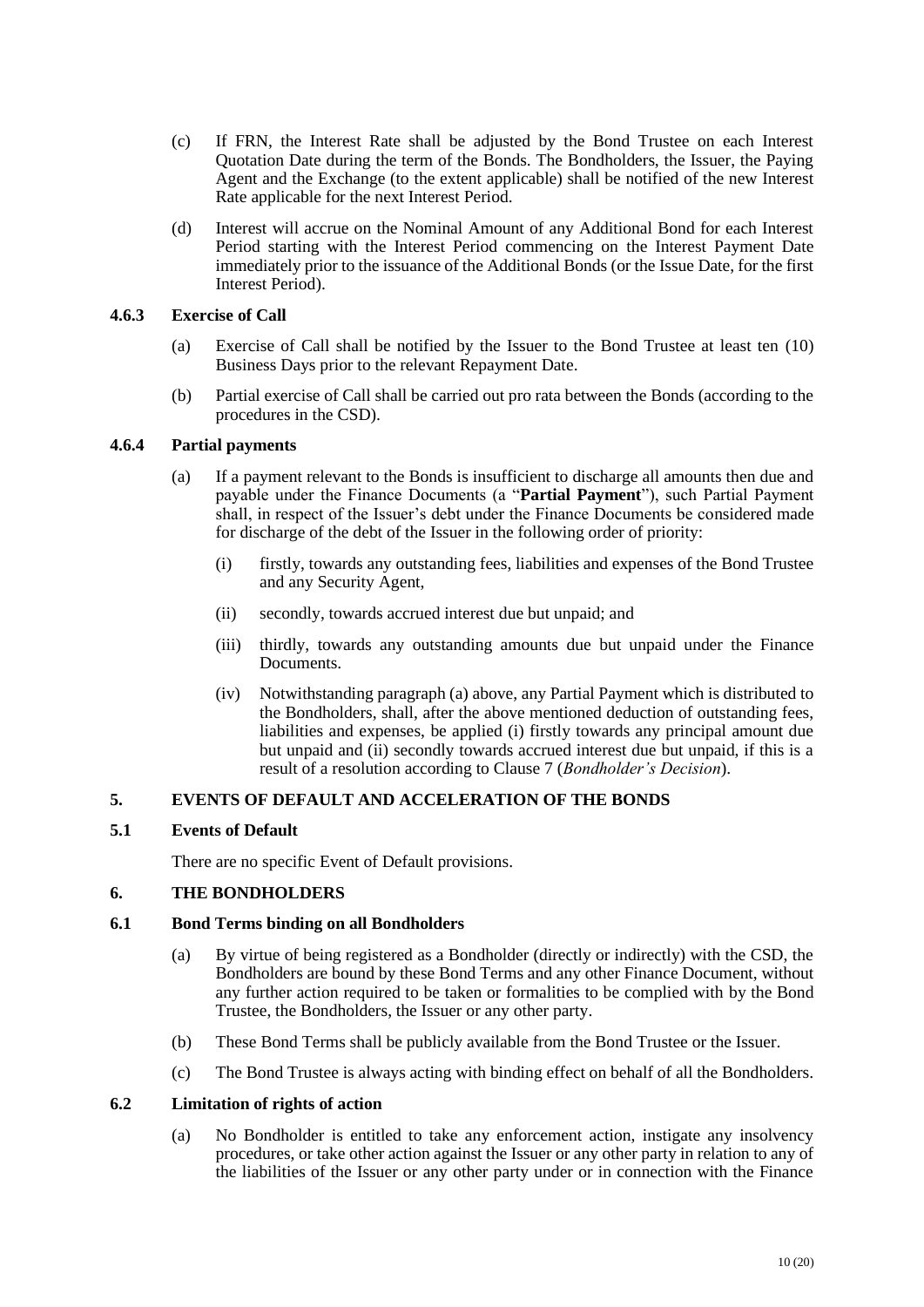Documents, other than through the Bond Trustee and in accordance with these Bond Terms, provided, however, that the Bondholders shall not be restricted from exercising any of their individual rights derived from these Bond Terms, including any right to exercise any put option.

(b) Each Bondholder shall immediately upon request by the Bond Trustee provide the Bond Trustee with any such documents, including a written power of attorney (in form and substance satisfactory to the Bond Trustee), as the Bond Trustee deems necessary for the purpose of exercising its rights and/or carrying out its duties under the Finance Documents. The Bond Trustee is under no obligation to represent a Bondholder which does not comply with such request.

## <span id="page-10-2"></span><span id="page-10-0"></span>**6.3 Bondholders' rights**

- (a) If a beneficial owner of a Bond not being registered as a Bondholder wishes to exercise any rights under the Finance Documents, it must obtain proof of ownership of the Bonds, acceptable to the Bond Trustee.
- (b) A Bondholder (whether registered as such or proven to the Bond Trustee's satisfaction to be the beneficial owner of the Bond as set out in paragraph [\(a\)](#page-10-2) above) may issue one or more powers of attorney to third parties to represent it in relation to some or all of the Bonds held or beneficially owned by such Bondholder. The Bond Trustee shall only have to examine the face of a power of attorney or similar evidence of authorisation that has been provided to it pursuant to this Clause [6.3](#page-10-0) (*Bondholders' rights*) and may assume that it is in full force and effect, unless otherwise is apparent from its face or the Bond Trustee has actual knowledge to the contrary.

## <span id="page-10-1"></span>**7. BONDHOLDERS' DECISIONS**

## <span id="page-10-4"></span>**7.1 Authority of the Bondholders' Meeting**

- (a) A Bondholders' Meeting may, on behalf of the Bondholders, resolve to alter any of these Bond Terms, including, but not limited to, any reduction of principal or interest and any conversion of the Bonds into other capital classes.
- (b) A Bondholders' Meeting can only resolve that any overdue payment of any instalment will be reduced if there is a pro rata reduction of the principal that has not fallen due, however, the meeting may resolve that accrued interest (whether overdue or not) shall be reduced without a corresponding reduction of principal, including if any such accrued and overdue interest has been issued under a separate ISIN in accordance with the regulations of the CSD from time to time.
- (c) The Bondholders' Meeting may not adopt resolutions which will give certain Bondholders an unreasonable advantage at the expense of other Bondholders.
- (d) If all Bonds are regarded as Issuer's Bonds, the Bondholder is allowed to vote for these Bonds.
- (e) At least 50% of the Voting Bonds must be represented at a Bondholders' Meeting for a quorum to be present.
- (f) Resolutions will be passed by simple majority of the Voting Bonds represented at the Bondholders' Meeting, unless otherwise set out in paragraph [\(g\)](#page-10-3) below.
- <span id="page-10-3"></span>(g) Save for any amendments or waivers which can be made without resolution pursuant to Claus[e 9.1.2](#page-17-0) (*Procedure for amendments and waivers*), paragraph (a) and (b), a majority of at least 2/3 of the Voting Bonds represented at the Bondholders' Meeting is required for approval of any waiver or amendment of these Bond Terms.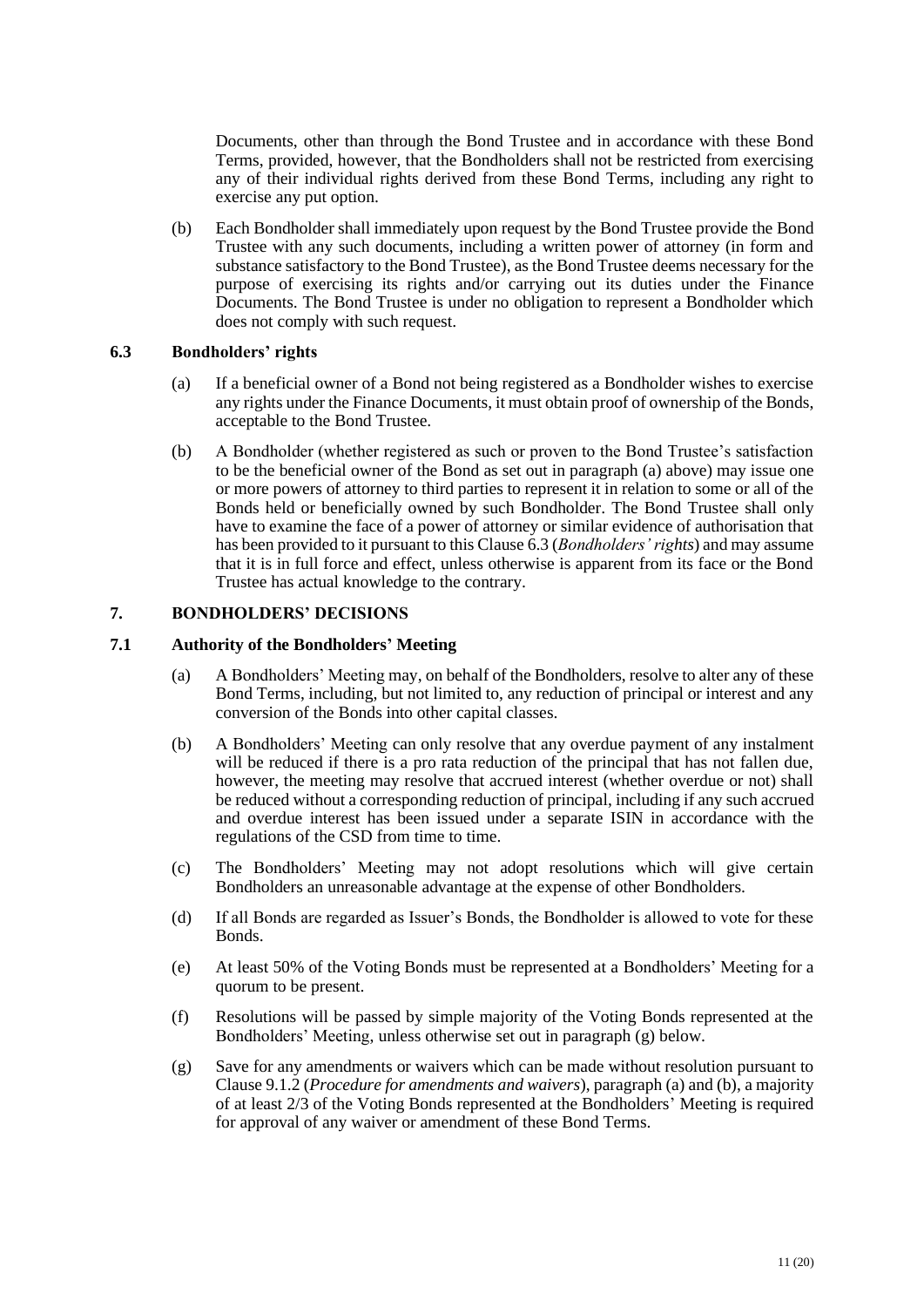## <span id="page-11-2"></span><span id="page-11-0"></span>**7.2 Procedure for arranging a Bondholders' Meeting**

- (a) A Bondholders' Meeting shall be convened by the Bond Trustee upon the request in writing of:
	- (i) the Issuer;
	- (ii) Bondholders representing at least 1/10 of the Voting Bonds;
	- (iii) the Exchange, if the Bonds are listed and the Exchange is entitled to do so pursuant to the general rules and regulations of the Exchange; or
	- (iv) the Bond Trustee.

The request shall clearly state the matters to be discussed and resolved.

- <span id="page-11-1"></span>(b) If the Bond Trustee has not convened a Bondholders' Meeting within ten (10) Business Days after having received a valid request for calling a Bondholders' Meeting pursuant to paragraph [\(a\)](#page-11-0) above, then the re-questing party may itself call the Bondholders' Meeting.
- (c) Summons to a Bondholders' Meeting must be sent no later than ten (10) Business Days prior to the proposed date of the Bondholders' Meeting. The Summons shall be sent to all Bondholders registered in the CSD at the time the Summons is sent from the CSD. If the Bonds are listed, the Issuer shall ensure that the Summons is published in accordance with the applicable regulations of the Exchange. The Summons shall also be published on the website of the Bond Trustee (alternatively by press release or other relevant information platform).
- (d) Any Summons for a Bondholders' Meeting must clearly state the agenda for the Bondholders' Meeting and the matters to be resolved. The Bond Trustee may include additional agenda items to those requested by the person calling for the Bondholders' Meeting in the Summons. If the Summons contains proposed amendments to these Bond Terms, a description of the proposed amendments must be set out in the Summons.
- (e) Items which have not been included in the Summons may not be put to a vote at the Bondholders' Meeting.
- (f) By written notice to the Issuer, the Bond Trustee may prohibit the Issuer from acquiring or dispose of Bonds during the period from the date of the Summons until the date of the Bondholders' Meeting unless this would constitute a breach by the Issuer's obligations pursuant to Clause [4.6.1](#page-8-2) (*Covenant to pay*).
- (g) A Bondholders' Meeting may be held on premises selected by the Bond Trustee, or if paragraph [\(b\)](#page-11-1) above applies, by the person convening the Bondholders' Meeting (however to be held in Oslo). The Bondholders' Meeting will be opened and, unless otherwise decided by the Bondholders' Meeting, chaired by the Bond Trustee (the "**Chairperson**"). If the Bond Trustee is not present, the Bondholders' Meeting will be opened by a Bondholder and the Chairperson elected by the Bondholders' Meeting.
- (h) Each Bondholder, the Bond Trustee and, if the Bonds are listed, representatives of the Exchange, or any person or persons acting under a power of attorney for a Bondholder, shall have the right to attend the Bondholders' Meeting (each a "**Representative**"). The Chairperson may grant access to the meeting to other persons not being Representatives, unless the Bondholders' Meeting decides otherwise. In addition, each Representative has the right to be accompanied by an advisor. In case of dispute or doubt with regard to whether a person is a Representative or entitled to vote, the Chairperson will decide who may attend the Bondholders' Meeting and exercise voting rights.
- (i) Representatives of the Issuer have the right to attend the Bondholders' Meeting. The Bondholders Meeting may resolve to exclude the Issuer's representatives and/or any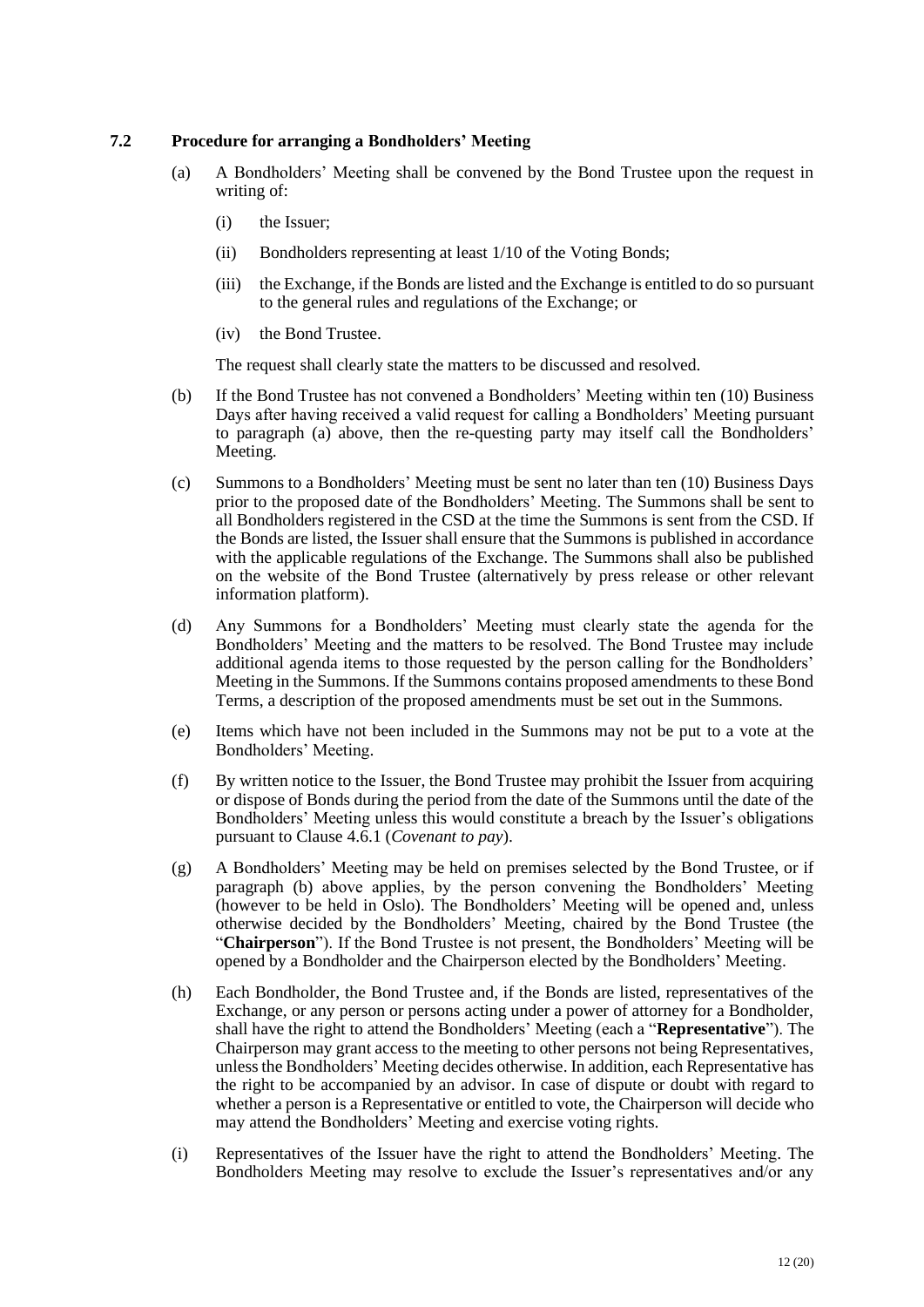person holding only Issuer's Bonds (or any representative of such person) from participating in the meeting at certain times, however, the Issuer's representative and any such other person shall have the right to be present during the voting.

- (j) Minutes of the Bondholders' Meeting must be recorded by, or by someone acting at the instruction of, the Chairperson. The minutes must state the number of Voting Bonds represented at the Bondholders' Meeting, the resolutions passed at the meeting, and the results of the vote on the matters to be decided at the Bondholders' Meeting. The minutes shall be signed by the Chairperson and at least one (1) other person. The minutes will be deposited with the Bond Trustee who shall make available a copy to the Bondholders and the Issuer upon request.
- (k) The Bond Trustee will ensure that the Issuer, the Bondholders and the Exchange are notified of resolutions passed at the Bondholders' Meeting and that the resolutions are published on the website of the Bond Trustee (or other relevant electronically platform or press release).
- (l) The Issuer shall bear the costs and expenses incurred in connection with convening a Bondholders' Meeting regardless of who has convened the Bondholders' Meeting, including any reasonable costs and fees incurred by the Bond Trustee.

## <span id="page-12-0"></span>**7.3 Voting rules**

- (a) Each Bondholder (or person acting for a Bondholder under a power of attorney) may cast one (1) vote for each Voting Bond owned on the Relevant Record Date, ref. Clause [6.3](#page-10-0) (*Bondholders' rights*). The Chairperson may, in its sole discretion, decide on accepted evidence of ownership of Voting Bonds.
- (b) Issuer's Bonds shall not carry any voting rights. The Chairperson shall determine any question concerning whether any Bonds will be considered Issuer's Bonds.
- (c) For the purposes of this Claus[e 7](#page-10-1) (*Bondholders' decisions*), a Bondholder that has a Bond registered in the name of a nominee will, in accordance with Clause [6.3](#page-10-0) (*Bondholders' rights*), be deemed to be the owner of the Bond rather than the nominee. No vote may be cast by any nominee if the Bondholder has presented relevant evidence to the Bond Trustee pursuant to Clause [6.3](#page-10-0) (*Bondholders' rights*) stating that it is the owner of the Bonds voted for. If the Bondholder has voted directly for any of its nominee registered Bonds, the Bondholder's votes shall take precedence over votes submitted by the nominee for the same Bonds.
- (d) Any of the Issuer, the Bond Trustee and any Bondholder has the right to demand a vote by ballot. In case of parity of votes, the Chairperson will have the deciding vote.

## <span id="page-12-1"></span>**7.4 Repeated Bondholders' Meeting**

- (a) Even if the necessary quorum set out in paragraph (e) of Clause [7.1](#page-10-4) (*Authority of the Bondholders' Meeting*) is not achieved, the Bondholders' Meeting shall be held and voting completed for the purpose of recording the voting results in the minutes of the Bondholders' Meeting. The Bond Trustee or the person who convened the initial Bondholders' Meeting may, within ten (10) Business Days of that Bondholders' Meeting, convene a repeated meeting with the same agenda as the first meeting.
- (b) The provisions and procedures regarding Bondholders' Meetings as set out in Claus[e 7.1](#page-10-4) (*Authority of the Bondholders' Meeting*), Clause [7.2](#page-11-2) (Pr*ocedure for arranging a Bondholders' Meeting*) and Clause [7.3](#page-12-0) (*Voting rules*) shall apply mutatis mutandis to a repeated Bondholders' Meeting, with the exception that the quorum requirements set out in paragraph (e) of Clause [7.1](#page-10-4) (*Authority of the Bondholders' Meeting*) shall not apply to a repeated Bondholders' Meeting. A Summons for a repeated Bondholders' Meeting shall also contain the voting results obtained in the initial Bondholders' Meeting.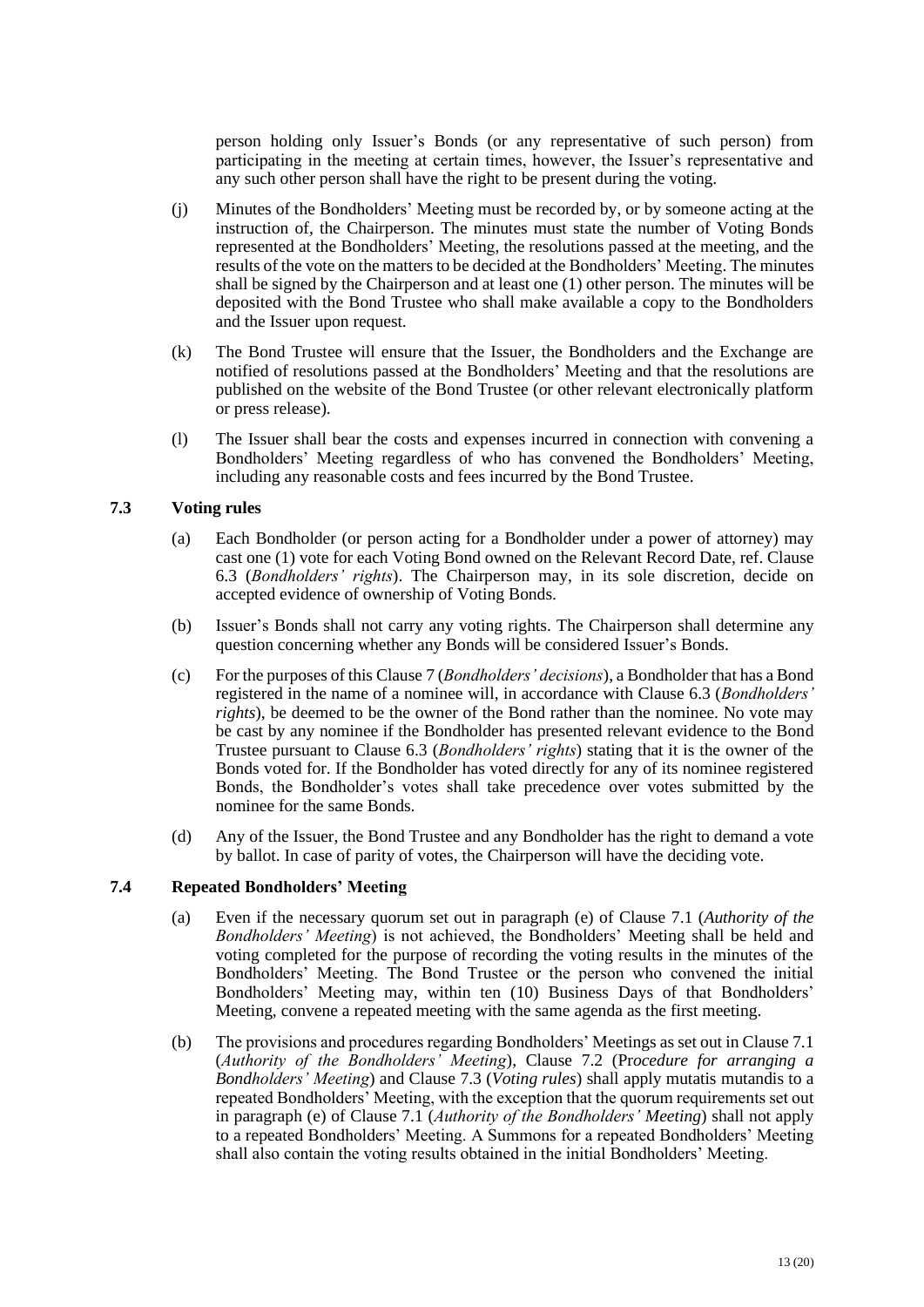(c) A repeated Bondholders' Meeting may only be convened once for each original Bondholders' Meeting. A repeated Bondholders' Meeting may be convened pursuant to the procedures of a Written Resolution in accordance with Clause [7.5](#page-13-0) (*Written Resolutions*), even if the initial meeting was held pursuant to the procedures of a Bondholders' Meeting in accordance with Clause [7.2](#page-11-2) (*Procedure for arranging a Bondholders' Meeting*) and vice versa.

#### <span id="page-13-0"></span>**7.5 Written Resolutions**

- (a) Subject to these Bond Terms, anything which may be resolved by the Bondholders in a Bondholders' Meeting pursuant to Clause [7.1](#page-10-4) (*Authority of the Bondholders' Meeting*) may also be resolved by way of a Written Resolution. A Written Resolution passed with the relevant majority is as valid as if it had been passed by the Bondholders in a Bondholders' Meeting, and any reference in any Finance Document to a Bondholders' Meeting shall be construed accordingly.
- (b) The person requesting a Bondholders' Meeting may instead request that the relevant matters are to be resolved by Written Resolution only, unless the Bond Trustee decides otherwise.
- (c) The Summons for the Written Resolution shall be sent to the Bondholders registered in the CSD at the time the Summons is sent from the CSD and published at the Bond Trustee's web site, or other relevant electronic platform or via press release.
- (d) The provisions set out in Clause [7.1](#page-10-4) (*Authority of the Bondholders' Meeting*), [7.2](#page-11-2) (*Procedure for arranging a Bondholder's Meeting*), Clause [7.3](#page-12-0) (*Voting Rules*) and Clause [7.4](#page-12-1) (*Repeated Bondholders' Meeting*) shall apply mutatis mutandis to a Written Resolution, except that:
	- (i) the provisions set out in paragraphs (g), (h) and (i) of Clause [7.2](#page-11-2) (*Procedure for arranging Bondholders Meetings*); or
	- (ii) provisions which are otherwise in conflict with the requirements of this Clause [7.5](#page-13-0) (*Written Resolution*),

shall not apply to a Written Resolution.

- (e) The Summons for a Written Resolution shall include:
	- (i) instructions as to how to vote to each separate item in the Summons (including instructions as to how voting can be done electronically if relevant); and
	- (ii) the time limit within which the Bond Trustee must have received all votes necessary in order for the Written Resolution to be passed with the requisite majority (the "**Voting Period**"), which shall be at least ten (10) Business Days but not more than fifteen (15) Business Days from the date of the Summons.
- (f) Only Bondholders of Voting Bonds registered with the CSD on the Relevant Record Date, or the beneficial owner thereof having presented relevant evidence to the Bond Trustee pursuant to Clause [6.3](#page-10-0) (*Bondholders' rights*), will be counted in the Written Resolution.
- (g) A Written Resolution is passed when the requisite majority set out in paragraph (f) or paragraph (g) of Clause [7.1](#page-10-4) (*Authority of Bondholders' Meeting*) has been obtained, based on a quorum of the total number of Voting Bonds, even if the Voting Period has not yet expired. A Written Resolution will also be passed if the sufficient numbers of negative votes are received prior to the expiry of the Voting Period.
- (h) The effective date of a Written Resolution passed prior to the expiry of the Voting Period is the date when the resolution is approved by the last Bondholder that results in the necessary voting majority being obtained.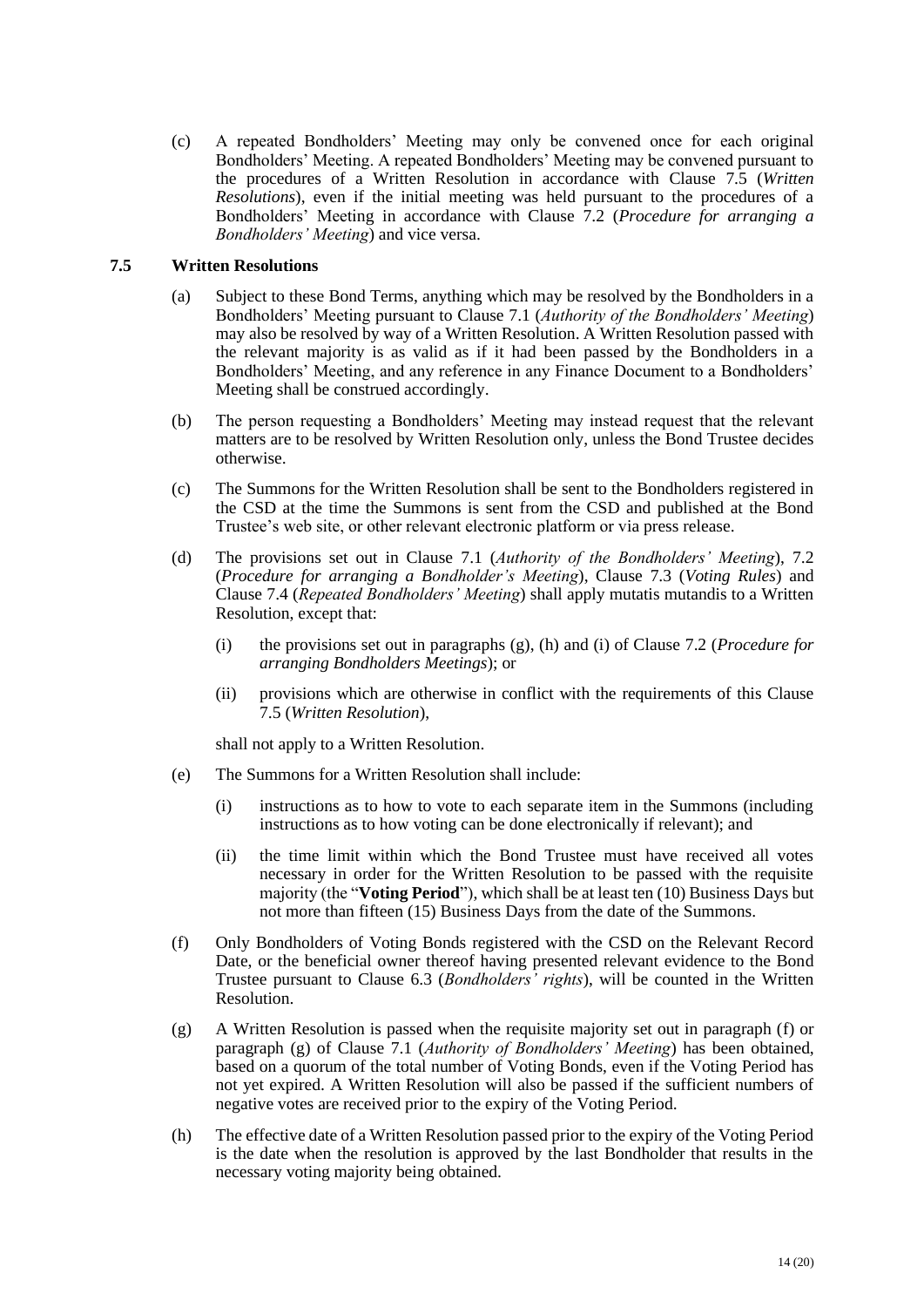(i) If no resolution is passed prior to the expiry of the Voting Period, the number of votes shall be calculated at the close of business on the last day of the Voting Period, and a decision will be made based on the quorum and majority requirements set out in paragraphs (e) to (g) of Clause [7.1](#page-10-4) (*Authority of Bondholders' Meeting*).

#### **8. THE BOND TRUSTEE**

#### **8.1 Power to represent the Bondholders**

- (a) The Bond Trustee has power and authority to act on behalf of, and/or represent, the Bondholders in all matters, including but not limited to taking any legal or other action, including enforcement of these Bond Terms, requesting the commencement of bankruptcy or other insolvency proceedings or filing of any other claim against the Issuer, or others.
- (b) The Issuer shall promptly upon request provide the Bond Trustee with any such documents, information and other assistance (in form and substance satisfactory to the Bond Trustee), that the Bond Trustee deems necessary for the purpose of exercising its and the Bondholders' rights and/or carrying out its duties under the Finance Documents.
- (c) In order to carry out its functions and obligations under these Bond Terms, the Bond Trustee will have access to the relevant information regarding ownership of the Bonds, as recorded and regulated with the CSD.

## <span id="page-14-0"></span>**8.2 The duties and authority of the Bond Trustee**

- (a) The Bond Trustee shall represent the Bondholders in accordance with the Finance Documents, including, inter alia, by following up on the delivery of any Compliance Certificates and such other documents which the Issuer is obliged to disclose or deliver to the Bond Trustee pursuant to the Finance Documents and, when relevant, in relation to accelerating and enforcing the Bonds on behalf of the Bondholders.
- (b) The Bond Trustee is not obligated to assess or monitor the financial condition of the Issuer or any other Obligor unless to the extent expressly set out in these Bond Terms, or to take any steps to ascertain whether any Event of Default has occurred. Until it has actual knowledge to the contrary, the Bond Trustee is entitled to assume that no Event of Default has occurred. The Bond Trustee is not responsible for the valid execution or enforceability of the Finance Documents, or for any discrepancy between the indicative terms and conditions described in any marketing material presented to the Bondholders prior to issuance of the Bonds and the provisions of these Bond Terms.
- (c) The Bond Trustee is entitled to take such steps that it, in its sole discretion, considers necessary or advisable to protect the rights of the Bondholders in all matters pursuant to the terms of the Finance Documents. The Bond Trustee may submit any instructions received by it from the Bondholders to a Bondholders' Meeting before the Bond Trustee takes any action pursuant to the instruction.
- (d) The Bond Trustee is entitled to engage external experts when carrying out its duties under the Finance Documents.
- (e) The Bond Trustee shall hold all amounts recovered on behalf of the Bondholders on separated accounts.
- (f) The Bond Trustee will ensure that resolutions passed at the Bondholders' Meeting are properly implemented, provided, however, that the Bond Trustee may refuse to implement resolutions that may be in conflict with these Bond Terms, any other Finance Document, or any applicable law.
- (g) Notwithstanding any other provision of the Finance Documents to the contrary, the Bond Trustee is not obliged to do or omit to do anything if it would or might in its reasonable opinion constitute a breach of any law or regulation.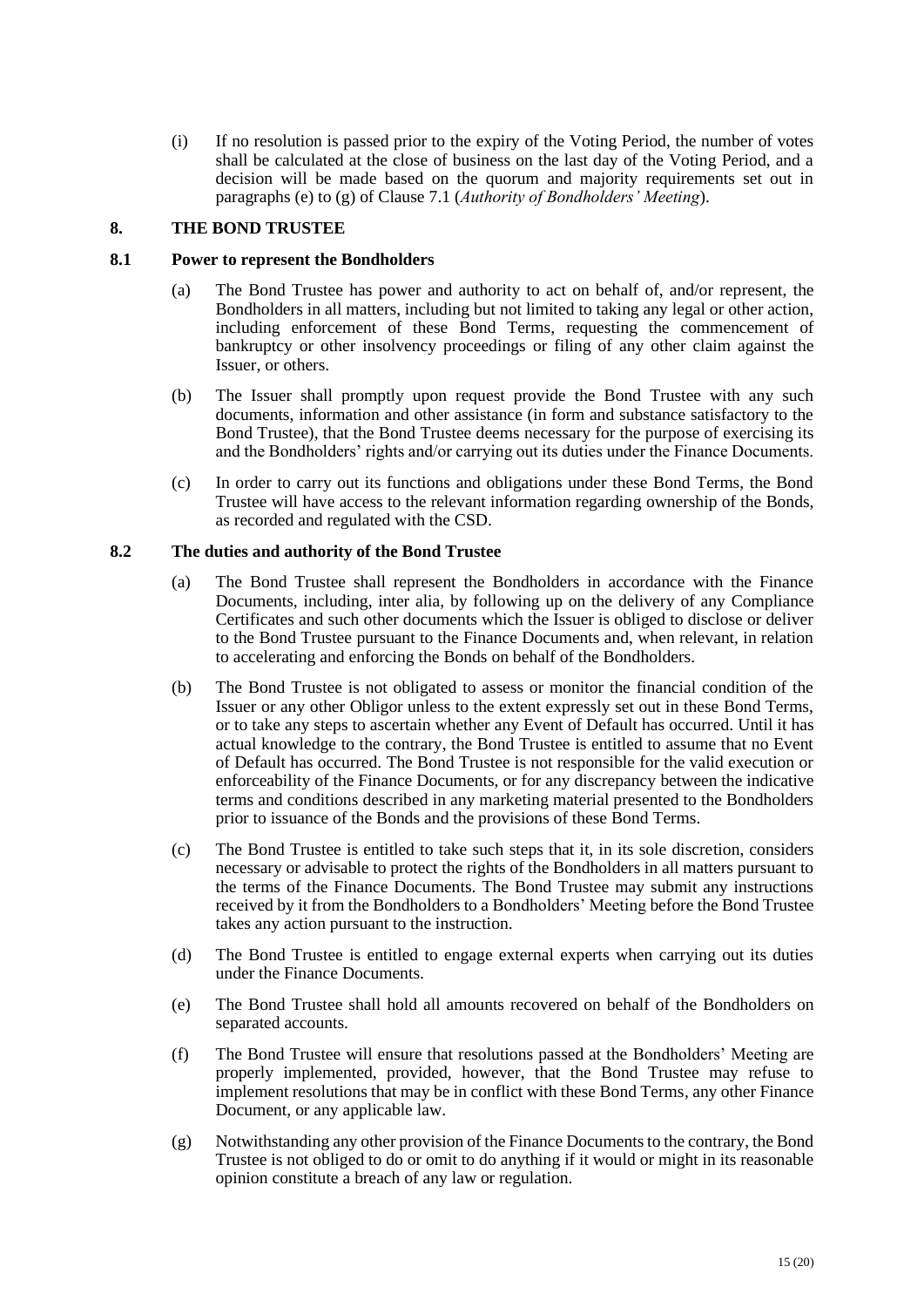- (h) If the cost, loss or liability which the Bond Trustee may incur (including reasonable fees payable to the Bond Trustee itself) in:
	- (i) complying with instructions of the Bondholders; or
	- (ii) taking any action at its own initiative,

will not, in the reasonable opinion of the Bond Trustee, be covered by the Issuer or the relevant Bondholders pursuant to paragraphs (e) and (g) of Clause [8.4](#page-15-0) (*Expenses, liability and indemnity*), the Bond Trustee may refrain from acting in accordance with such instructions, or refrain from taking such action, until it has received such funding or indemnities (or adequate security has been provided therefore) as it may reasonably require.

- (i) The Bond Trustee shall give a notice to the Bondholders before it ceases to perform its obligations under the Finance Documents by reason of the non-payment by the Issuer of any fee or indemnity due to the Bond Trustee under the Finance Documents.
- (j) The Bond Trustee may instruct the CSD to split the Nominal Amount of the Bonds to a lower nominal value in order to facilitate partial redemptions, depreciations or restructurings of the Bonds or in other situations where such split is deemed necessary.

## **8.3 Equality and conflicts of interest**

- (a) The Bond Trustee shall not make decisions which will give certain Bondholders an unreasonable advantage at the expense of other Bondholders. The Bond Trustee shall, when acting pursuant to the Finance Documents, act with regard only to the interests of the Bondholders and shall not be required to have regard to the interests or to act upon or comply with any direction or request of any other person, other than as explicitly stated in the Finance Documents.
- (b) The Bond Trustee may act as agent, trustee, representative and/or security agent for several bond issues relating to the Issuer notwithstanding potential conflicts of interest. The Bond Trustee is entitled to delegate its duties to other professional parties.

## <span id="page-15-0"></span>**8.4 Expenses, liability and indemnity**

- (a) The Bond Trustee will not be liable to the Bondholders for damage or loss caused by any action taken or omitted by it under or in connection with any Finance Document, unless directly caused by its gross negligence or wilful misconduct. The Bond Trustee shall not be responsible for any indirect or consequential loss. Irrespective of the foregoing, the Bond Trustee shall have no liability to the Bondholders for damage caused by the Bond Trustee acting in accordance with instructions given by the Bondholders in accordance with these Bond Terms.
- (b) The Bond Trustee will not be liable to the Issuer for damage or loss caused by any action taken or omitted by it under or in connection with any Finance Document, unless caused by its gross negligence or wilful misconduct. The Bond Trustee shall not be responsible for any indirect or consequential loss.
- (c) Any liability for the Bond Trustee for damage or loss is limited to the amount of the Outstanding Bonds. The Bond Trustee is not liable for the content of information provided to the Bondholders by or on behalf of the Issuer or any other person.
- (d) The Bond Trustee shall not be considered to have acted negligently in:
	- (i) acting in accordance with advice from or opinions of reputable external experts; or
	- (ii) taking, delaying or omitting any action if acting with reasonable care and provided the Bond Trustee considers that such action is to the interests of the Bondholders.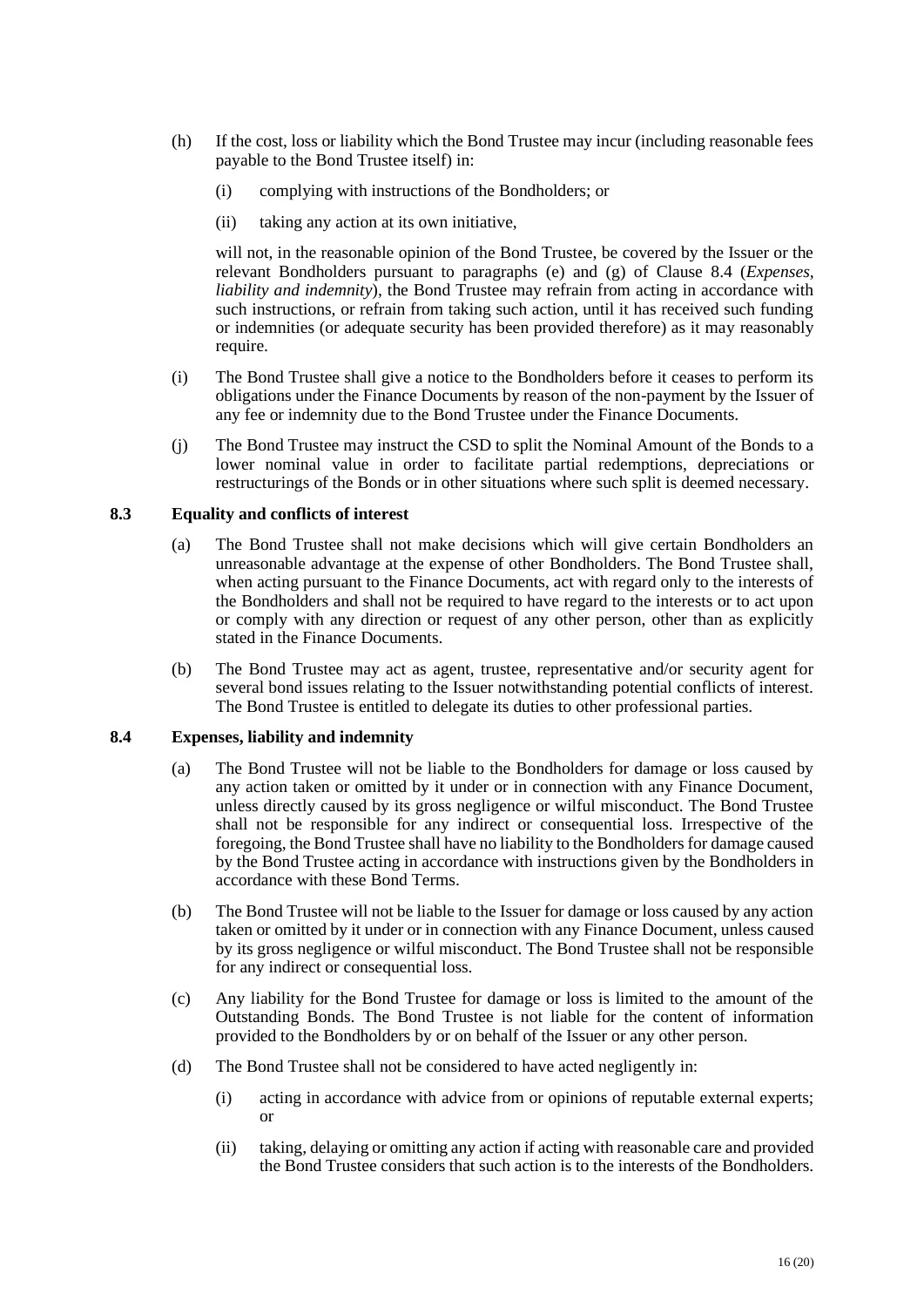- (e) The Issuer is liable for, and will indemnify the Bond Trustee fully in respect of, all losses, expenses and liabilities incurred by the Bond Trustee as a result of negligence by the Issuer (including its directors, management, officers, employees and agents) in connection with the performance of the Bond Trustee's obligations under the Finance Documents, including losses incurred by the Bond Trustee as a result of the Bond Trustee's actions based on misrepresentations made by the Issuer in connection with the issuance of the Bonds, the entering into or performance under the Finance Documents, and for as long as any amounts are outstanding under or pursuant to the Finance Documents.
- (f) The Issuer shall cover all costs and expenses incurred by the Bond Trustee in connection with it fulfilling its obligations under the Finance Documents. The Bond Trustee is entitled to fees for its work and to be indemnified for costs, losses and liabilities on the terms set out in the Finance Documents. For Nordic Financial Institutions, and Nordic governmental issuers, annual fee will be determined according to applicable fee structure and terms and conditions presented at the Bond Trustee's web site [\(www.nordictrustee.com\)](http://www.nordictrustee.no/) at the Issue Date, unless otherwise is agreed with the Bond Trustee. For other issuers a separate Bond Trustee Agreement will be entered into. The Bond Trustee's obligations under the Finance Documents are conditioned upon the due payment of such fees and indemnifications.
- (g) The Issuer shall on demand by the Bond Trustee pay all costs incurred for external experts engaged after the occurrence of an Event of Default, or for the purpose of investigating or considering (i) an event or circumstance which the Bond Trustee reasonably believes is or may lead to an Event of Default or (ii) a matter relating to the Issuer or any of the Finance Documents which the Bond Trustee reasonably believes may constitute or lead to a breach of any of the Finance Documents or otherwise be detrimental to the interests of the Bondholders under the Finance Documents.
- (h) Fees, costs and expenses payable to the Bond Trustee which are not reimbursed in any other way due to an Event of Default, the Issuer being Insolvent or similar circumstances pertaining to any Obligors, may be covered by making an equal reduction in the proceeds to the Bondholders hereunder of any costs and expenses incurred by the Bond Trustee in connection therewith. The Bond Trustee may withhold funds from any escrow account (or similar arrangement) or from other funds received from the Issuer or any other person, and to set-off and cover any such costs and expenses from those funds.
- (i) As a condition to effecting any instruction from the Bondholders the Bond Trustee may require satisfactory Security, guarantees and/or indemnities for any possible liability and anticipated costs and expenses from those Bondholders who have given that instruction and/or who voted in favour of the decision to instruct the Bond Trustee.

## <span id="page-16-1"></span><span id="page-16-0"></span>**8.5 Replacement of the Bond Trustee**

- (a) The Bond Trustee may be replaced by a majority of 2/3 of Voting Bonds in accordance with the procedures set out in Clause [7](#page-10-1) (*Bondholders' Decision*), and the Bondholders may resolve to replace the Bond Trustee without the Issuer's approval.
- (b) The Bond Trustee may resign by giving notice to the Issuer and the Bondholders, in which case a successor Bond Trustee shall be elected pursuant to this Clause [8.5](#page-16-0) (*Replacement of the Bond Trustee*), initiated by the retiring Bond Trustee.
- (c) If the Bond Trustee is Insolvent, or otherwise is permanently unable to fulfil its obligations under these Bond Terms, the Bond Trustee shall be deemed to have resigned and a successor Bond Trustee shall be appointed in accordance with this Clause [8.5](#page-16-0) (*Replacement of the Bond Trustee*).The Issuer may appoint a temporary Bond Trustee until a new Bond Trustee is elected in accordance with paragraph [\(a\)](#page-16-1) above.
- (d) The change of Bond Trustee shall only take effect upon execution of all necessary actions to effectively substitute the retiring Bond Trustee, and the retiring Bond Trustee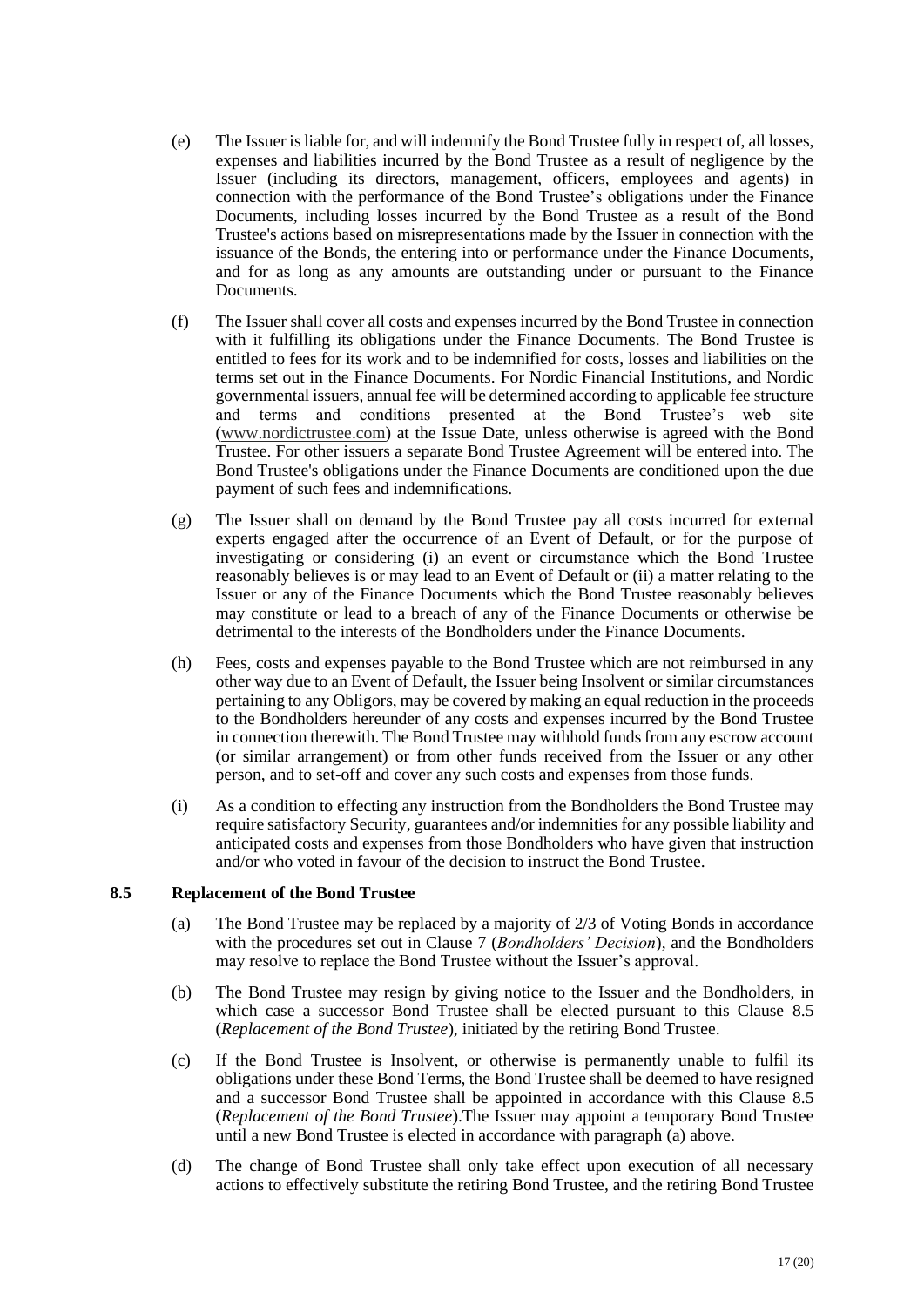undertakes to co-operate in all reasonable manners without delay to such effect. The retiring Bond Trustee shall be discharged from any further obligation in respect of the Finance Documents from the change takes effect, but shall remain liable under the Finance Documents in respect of any action which it took or failed to take whilst acting as Bond Trustee. The retiring Bond Trustee remains entitled to any benefits and any unpaid fees or expenses under the Finance Documents before the change has taken place.

(e) Upon change of Bond Trustee the Issuer shall co-operate in all reasonable manners without delay to replace the retiring Bond Trustee with the successor Bond Trustee and release the retiring Bond Trustee from any future obligations under the Finance Documents and any other documents.

#### **9. OTHER PROVISIONS**

#### <span id="page-17-1"></span>**9.1 Amendments and waivers**

#### **9.1.1 Approval from both parties**

Amendments of these Bond Terms may only be made with the approval of the parties to these Bond Terms, with the exception of amendments related to Claus[e 8.5](#page-16-0) (*Replacement of the Bond Trustee*).

#### <span id="page-17-0"></span>**9.1.2 Procedure for amendments and waivers**

The Issuer and the Bond Trustee (acting on behalf of the Bondholders) may agree to amend the Finance Documents or waive a past default or anticipated failure to comply with any provision in a Finance Document, provided that:

- <span id="page-17-2"></span>(a) such amendment or waiver is not detrimental to the rights and benefits of the Bondholders in any material respect, or is made solely for the purpose of rectifying obvious errors and mistakes; or
- (b) such amendment or waiver is required by applicable law, a court ruling or a decision by a relevant authority; or
- (c) such amendment or waiver has been duly approved by the Bondholders in accordance with Clause [7](#page-10-1) (*Bondholders' Decisions*).

#### **9.1.3 Authority with respect to documentation**

If the Bondholders have resolved the substance of an amendment to any Finance Document, without resolving on the specific or final form of such amendment, the Bond Trustee shall be considered authorised to draft, approve and/or finalise (as applicable) any required documentation or any outstanding matters in such documentation without any further approvals or involvement from the Bondholders being required.

## **9.1.4 Notification of amendments or waivers**

- (a) The Bond Trustee shall as soon as possible notify the Bondholders of any amendments or waivers made in accordance with this Clause [9.1](#page-17-1) (*Amendments and waivers*), setting out the date from which the amendment or waiver will be effective, unless such notice according to the Bond Trustee's sole discretion is unnecessary. The Issuer shall ensure that any amendment to these Bond Terms is duly registered with the CSD.
- (b) Prior to agreeing to an amendment or granting a waiver in accordance with Clause [9.1.2\(a\)](#page-17-2) (*Procedure for amendments and waivers*), the Bond Trustee may inform the Bondholders of such waiver or amendment at a relevant information platform.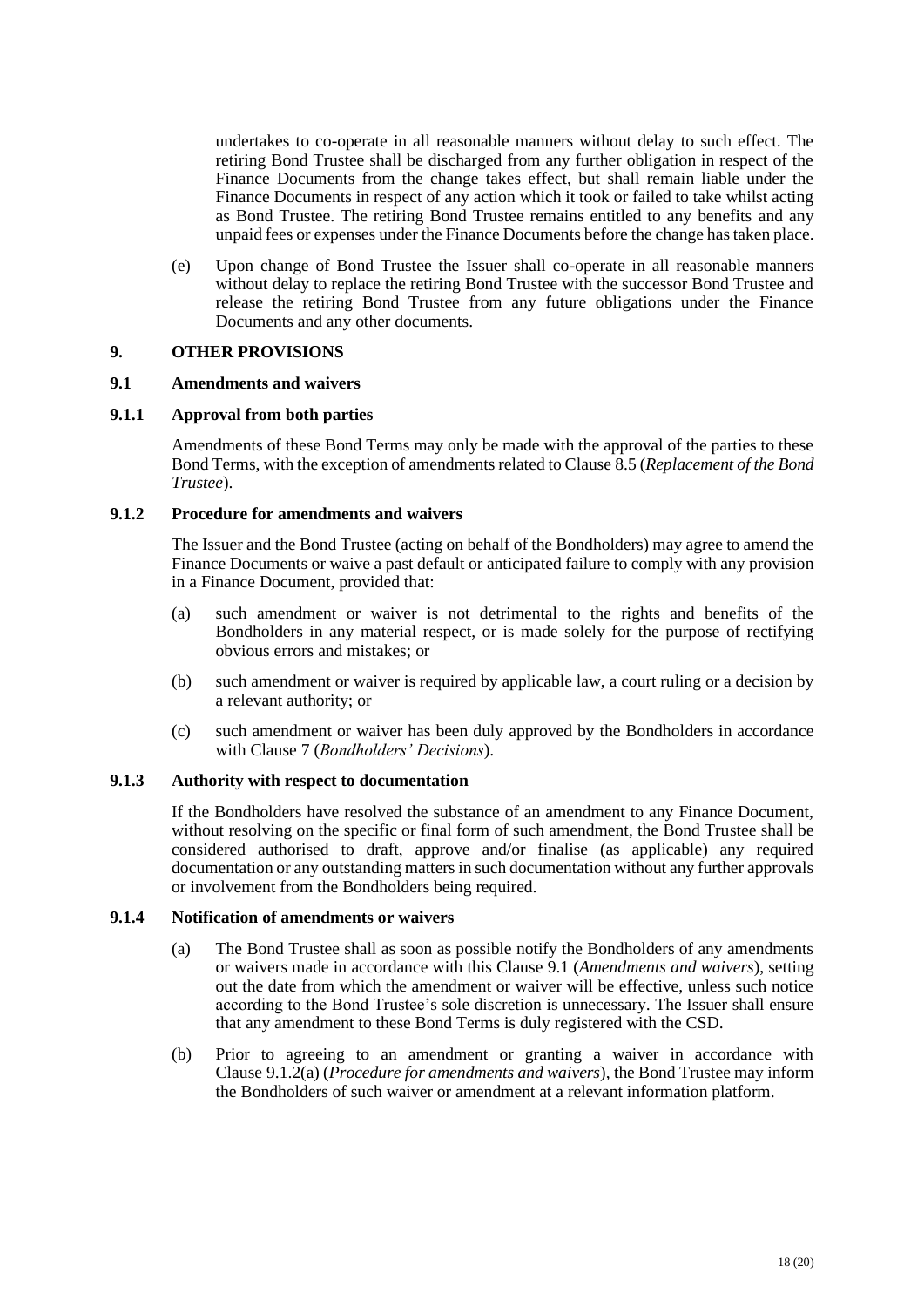## **9.2 The Issuer's purchase of Bonds**

The Issuer may purchase and hold Bonds and such Bonds may be retained, sold or cancelled in the Issuer's sole discretion (including, to the extent applicable with respect to Bonds purchased pursuant to a put option).

## <span id="page-18-0"></span>**9.3 Defeasance**

- (a) Provided that
	- (i) an amount sufficient for the payment of principal and interest on the Outstanding Bonds to the relevant Repayment Date, including any potential Call premium (the "**Defeasance Amount**"), is
	- (ii) transferred to an account in a financial institution acceptable to the Bond Trustee (the "**Defeasance Account**") and
	- (iii) being pledged and blocked in favour of the Bond Trustee on such terms as the Bond Trustee shall request (the "Defeasance Pledge"), the Issuer may request to the Bond Trustee that;
		- (A) the Issuer shall be relieved of its obligations under Clause [4.2](#page-7-1) (*General covenants*) and Clause [4.3](#page-7-2) (*Information covenants*);
		- (B) any security provided for the Bonds may be released and the Defeasance Pledge shall be considered replacement of such security; and that
		- (C) any guarantor may be released of its guarantee obligations pursuant to the Bond Terms.
- (b) The Bond Trustee may require such further conditions, statements and legal opinions before the defeasance arrangements is implemented as the Bond Trustee may reasonably require.
- (c) The Bond Trustee shall be authorised to apply any Defeasance Amount deposited on the Defeasance Account towards any amount payable by the Issuer under or pursuant to the Bond Terms on the relevant Payment Date until all obligations of the Issuer are repaid and discharged in full.
- (d) The Bond Trustee may, if the relevant Defeasance Amount cannot be finally and conclusively determined, decide the amount to be deposited to the Defeasance Account in its discretion, applying such buffer amount as it deems required.
- (e) A defeasance established according to this Claus[e 9.3](#page-18-0) (*Defeasance*) may not be reversed.

## **9.4 Expenses**

- (a) The Issuer shall cover all its own expenses in connection with these Bond Terms and the fulfilment of its obligations hereunder, including the 'preparation of these Bond Terms, listing of the Bonds on the Exchange, and the registration and administration of the Bonds in the CSD.
- (b) The expenses and fees payable to the Bond Trustee shall be paid by the Issuer. For Financial Institutions, and Nordic governmental issuers, annual fee will be determined according to applicable fee structure and terms and conditions presented at the Bond Trustee's web site (www.nordictrustee.no) at the Issue Date, unless otherwise is agreed with the Bond Trustee. For other issuers a separate Bond Trustee Agreement will be entered into. Fees and expenses payable to the Bond Trustee which are not reimbursed